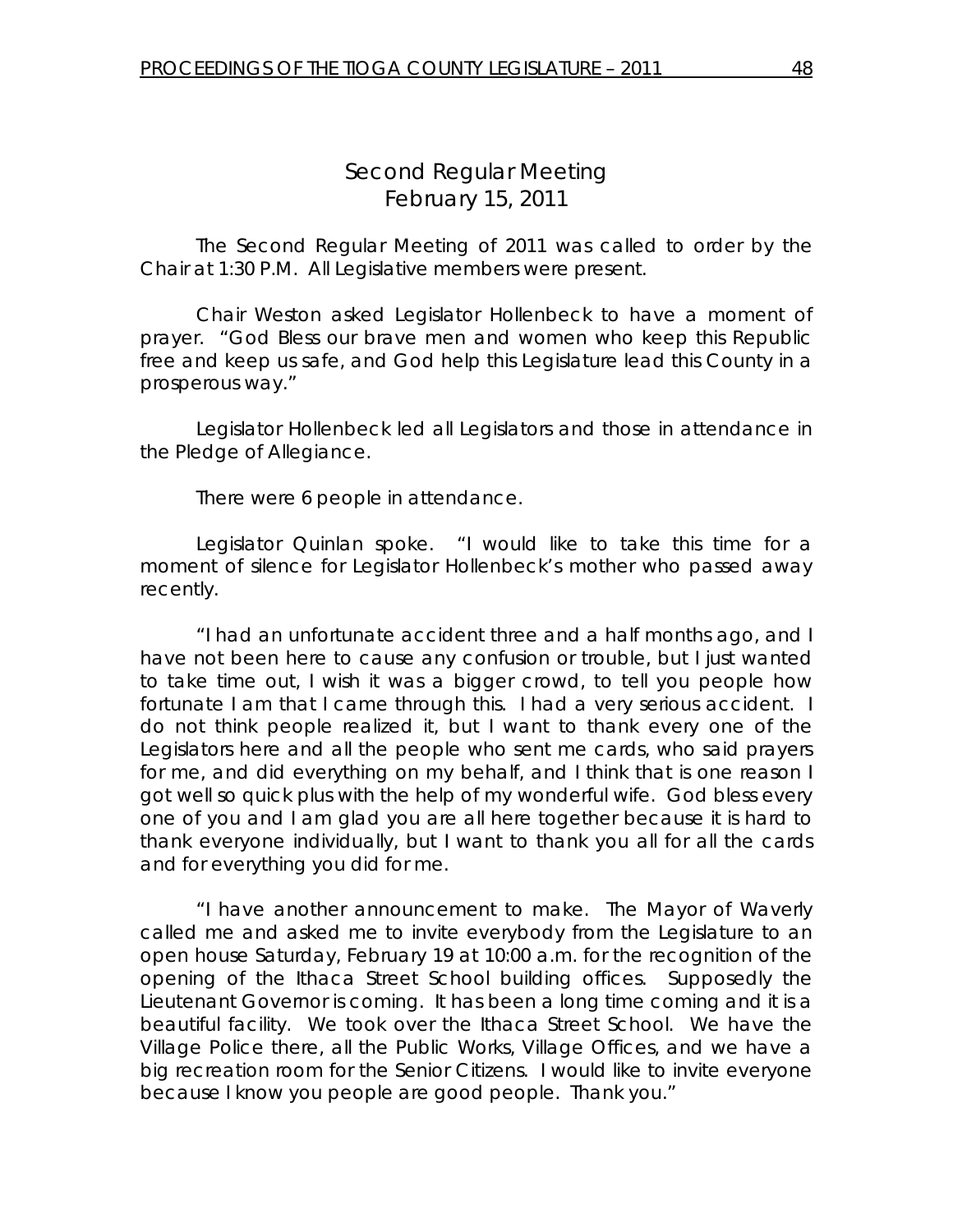| <b>Code</b> | <b>Description</b>                    | Equipment | Expense    |
|-------------|---------------------------------------|-----------|------------|
| A1010       | Legislative Board                     |           | 680.03     |
| A1165       | <b>District Attorney</b>              |           | 5,909.52   |
| A1172       | <b>Assigned Counsel</b>               |           | 18,471.73  |
| A1325       | Treasurer                             |           | 1,700.00   |
| A1345       | <b>Budget</b>                         |           | 50.00      |
| A1355       | Assessments                           |           | 178.41     |
| A1410       | <b>County Clerk</b>                   |           | 12,481.67  |
| A1420       | Law                                   |           | 1,769.10   |
| A1430       | Personnel                             |           | 6,073.95   |
| A1450       | Elections                             |           | 31,033.32  |
| A1460       | <b>Records Management</b>             |           | 79.84      |
| A1490       | <b>Public Works Administration</b>    |           | 772.89     |
| A1620       | <b>Buildings</b>                      |           | 82,251.30  |
| A1680       | Information Technology                |           | 39,254.19  |
| A2960       | <b>Education Handicapped Children</b> |           | 103,556.37 |
| A3020       | Public Safety Comm E911 System        |           | 17,856.71  |
| A3110       | Sheriff                               | 306.81    | 30,047.22  |
| A3140       | Probation                             |           | 812.83     |
| A3142       | Alternatives to Incarceration         |           | 759.00     |
| A3150       | Jail                                  |           | 65,339.71  |
| A3315       | Special Traffic Programs              |           | 8,802.19   |
| A3410       | Fire                                  | 526.15    | 1,633.80   |
| A3552       | EMO Grant-SHSP C837970                |           | 42,884.73  |
| A3640       | <b>Emergency Mgmt Office</b>          |           | 461.97     |
| A3992       | <b>EMO C837990 Grant</b>              | 33,009.84 |            |
| A4010       | <b>Public Health Nursing</b>          | 122.39    | 54,038.47  |
| A4011       | <b>Public Health Administration</b>   |           | 12,639.59  |
| A4012       | <b>Public Health Education</b>        |           | 75.00      |
| A4042       | <b>Rabies Control</b>                 |           | 4,956.02   |
| A4044       | Early Intervention                    | 186.00    | 38,911.90  |
| A4053       | Preventive/Primary Health Svcs        | 134.00    | 44.79      |
| A4054       | <b>Preventive Dental Services</b>     |           | 764.26     |
| A4064       | Managed Care-Dental Services          |           | 15,516.69  |
| A4070       | <b>Disease Control</b>                |           | 2,340.40   |
| A4090       | <b>Environmental Health</b>           |           | 884.31     |
| A4210       | <b>Alcohol and Drug Services</b>      |           | 10,177.54  |
| A4211       | Council on Alcoholism                 |           | 30,923.32  |
| A4309       | Mental Hygiene Co Admin               | 8.59      | 10,513.37  |
| A4310       | <b>Mental Health Clinic</b>           |           | 89,105.03  |

The list of audited bills was submitted and is summarized as follows: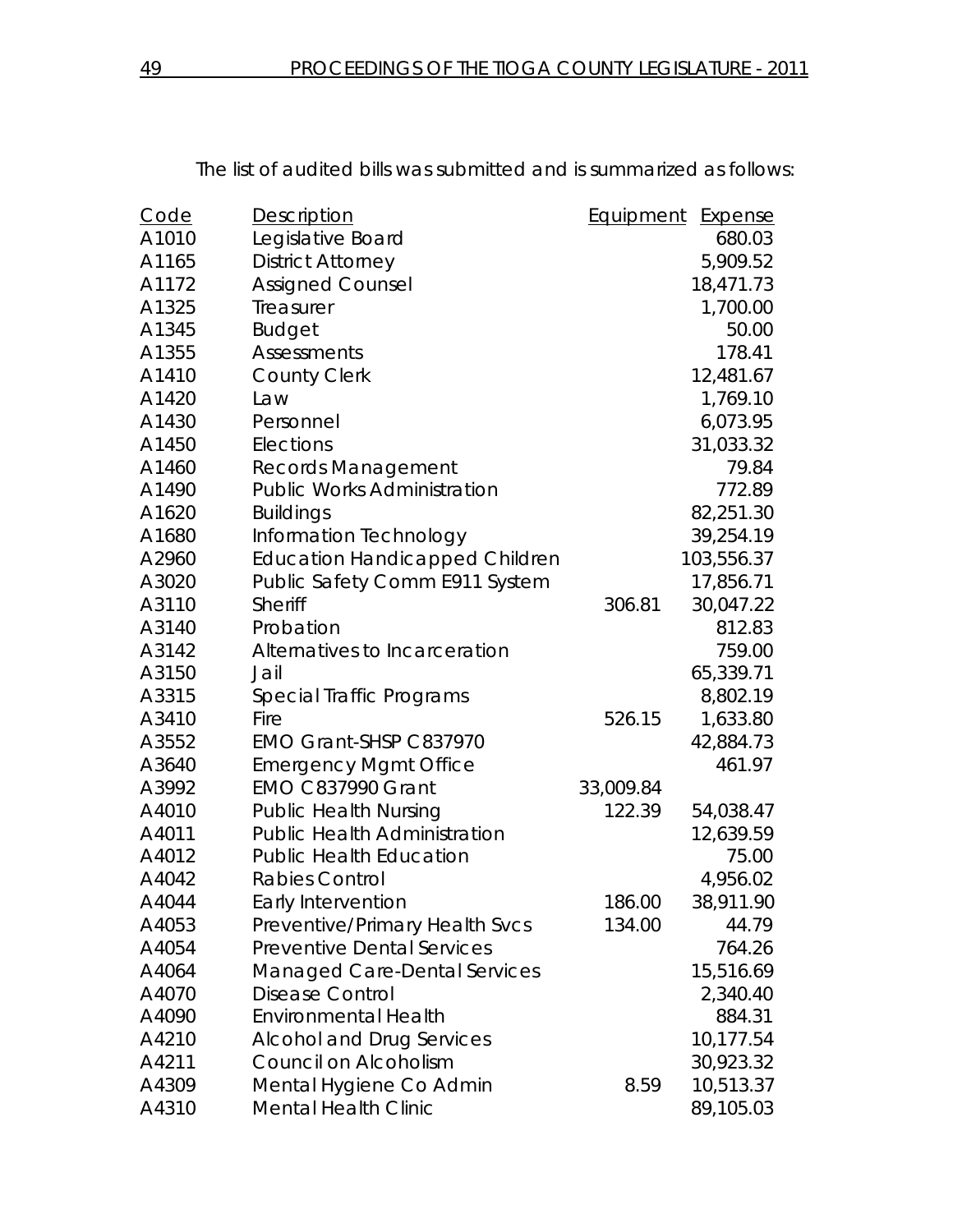| A4311                           | <b>Rehabilitation Support Services</b>   | 3,705.78   |
|---------------------------------|------------------------------------------|------------|
| A4315                           | <b>Mental Retardation</b>                | 614.41     |
| A4320                           | <b>Crisis Intervention Services</b>      | 7,035.84   |
| A4321                           | Intensive Case Management                | 2,985.82   |
| A4333                           | Psycho Social Club                       | 38,739.38  |
| A6010                           | <b>Social Services Administration</b>    | 191,921.42 |
| A6141                           | <b>Energy Crisis Assistance Programs</b> | 43,302.30  |
| A6422                           | Economic Development                     | 333.12     |
| A6515                           | Veterans' Service                        | 60.00      |
| A6610                           | Sealer Weights/Measures                  | 85.64      |
| A7180                           | Snowmobile Grant Program                 | 35,227.50  |
| A7310.41                        | Youth Programs, refundable               | 7,812.05   |
| A7989                           | Tourism                                  | 123,898.65 |
| A8020                           | Planning                                 | 690.11     |
| A8025.41                        | Regional Planning 7-County Board         | 11,137.00  |
| A9060                           | <b>Health Insurance</b>                  | 1,596.82   |
| <b>SOLID WASTE FUND</b>         |                                          | 70,479.07  |
| <b>COUNTY ROAD FUND</b>         | 156,686.24                               |            |
| SPECIAL GRANT FUND              | 9,279.88                                 |            |
| <b>CONSOLIDATED HEALTH FUND</b> | 1,307.32                                 |            |
| <b>CAPITAL FUND</b>             | 20,740.50                                |            |
| <b>LIABILITY INSURANCE FUND</b> |                                          | 40.00      |
| <b>WORKERS' COMP</b>            |                                          | 12,865.00  |
|                                 |                                          |            |

## GRAND TOTAL 6.1.518,588.80

Legislator Monell made a motion to approve the minutes of January 3 and 11, 2011, seconded by Legislator McEwen, and carried.

 Chair Weston abolished the following committees effective February 15, 2011:

> County Attorney Search Committee Non-Union Evaluation Committee Veterans' Director Interview Committee

Committee meeting reports are on file in the Legislative Clerk's Office and may be procured there by any interested person.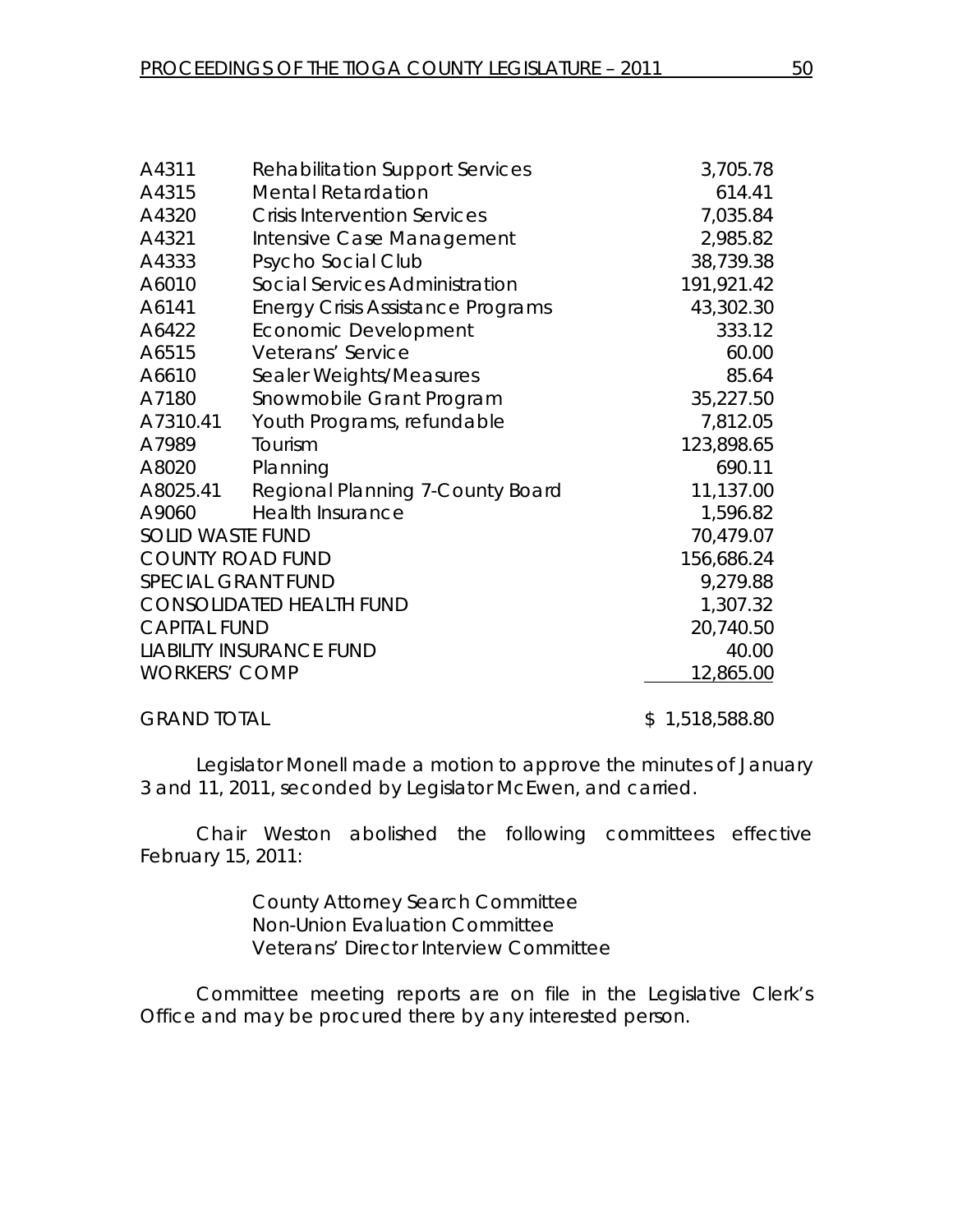Legislator Monell moved for the adoption of the following resolution, seconded by Legislator McEwen.

| REFERRED TO:         | <b>COUNTY CLERK COMMITEE</b><br><b>FINANCE COMMITTEE</b>                                                                                                              |
|----------------------|-----------------------------------------------------------------------------------------------------------------------------------------------------------------------|
| RESOLUTION NO. 36-11 | AUTHORIZE INCREASE IN ADMINISTERING<br><b>MORTGAGE TAX BY</b><br>THE TIOGA COUNTY CLERK AS APPROVED<br>BY NEW YORK STATE DEPARTMENT OF<br><i>IAXATION AND FINANCE</i> |

WHEREAS: Section 262 (Article 11) of the New York State Tax Law mandates that recording officers are entitled to receive for the county all necessary expenses for the purpose of administration of the mortgage tax in their office and approved allowance by the New York State Department of Taxation and Finance; and

WHEREAS: The Tioga County Clerk has requested proper compensation that is reasonable and necessary allowances to cover county expenditures for collection, disbursements of the mortgage tax; and

WHEREAS: The Tioga County Clerk office has submitted to the New York State Department of Taxation and Finance a mortgage expense request of \$85,977.00 per year; and

WHEREAS: The Tioga County Clerk has been authorized by New York State Department of Taxation and Finance to increase the mortgage expense to be \$85,977.00 for the period of April 2011 – April 2012; be it therefore

RESOLVED: That the County Clerk be authorized to collect or withhold from its disbursements \$7,164.75 for the months of April 2011 through month of April 2012, for a total annum amount of \$85,977.00.

## ROLL CALL VOTE

Yes – Legislators Hollenbeck, Huttleston, McEwen, Monell, Weston, Quinlan, Roberts, Sauerbrey, and Sullivan. No – None.

Absent – None.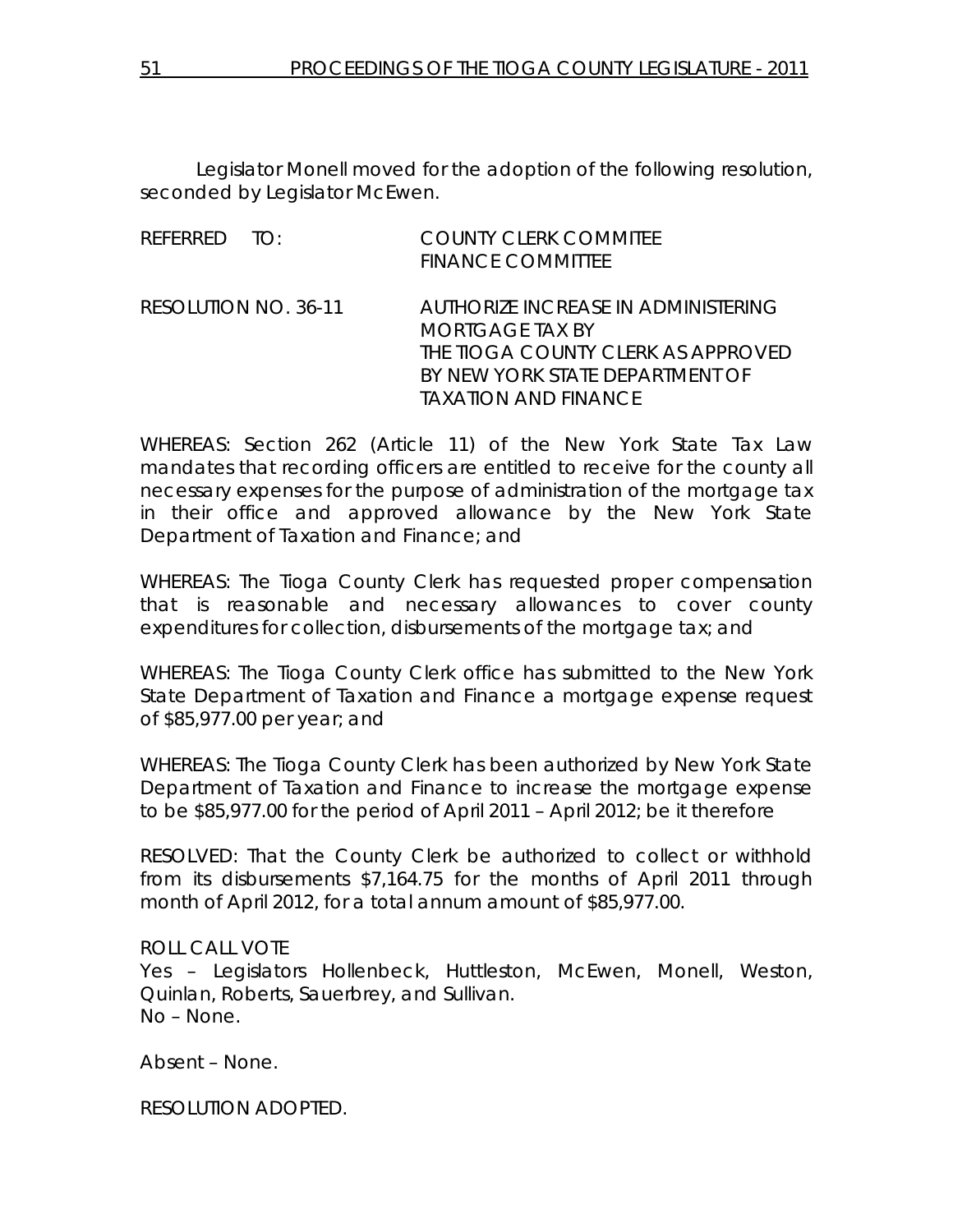Legislator Sullivan moved for the adoption of the following resolution, seconded by Legislator Hollenbeck.

## REFERRED TO: INFORMATION TECHNOLOGY COMMITTEE FINANCE COMMITTEE

# RESOLUTION NO. 37-11 *ENCUMBER FUNDS FROM STATE AID-RECORDS MANAGEMENT #0580-10-1406*

WHEREAS: Records Management was awarded a Local Government Records Management Improvement Fund Grant (Project # 0580-10-1406) in the amount of \$50,331; and

WHEREAS: This funding was appropriated in 2009 and unspent funds remain which need to be re-appropriated in 2011; therefore be it

RESOLVED: That the remaining funds in the Local Government Records Management Improvement Fund Grant (Project #0580-10-1406) be reappropriated in 2011 as follows:

From: State Aid-Records Management #0580-10-1406 A3060 \$1,322.49

To: Records Management-Contracting Services A1460.41.140 \$1,322.49

ROLL CALL VOTE

Yes – Legislators Hollenbeck, Huttleston, McEwen, Monell, Weston, Quinlan, Roberts, Sauerbrey, and Sullivan.

No – None.

Absent – None.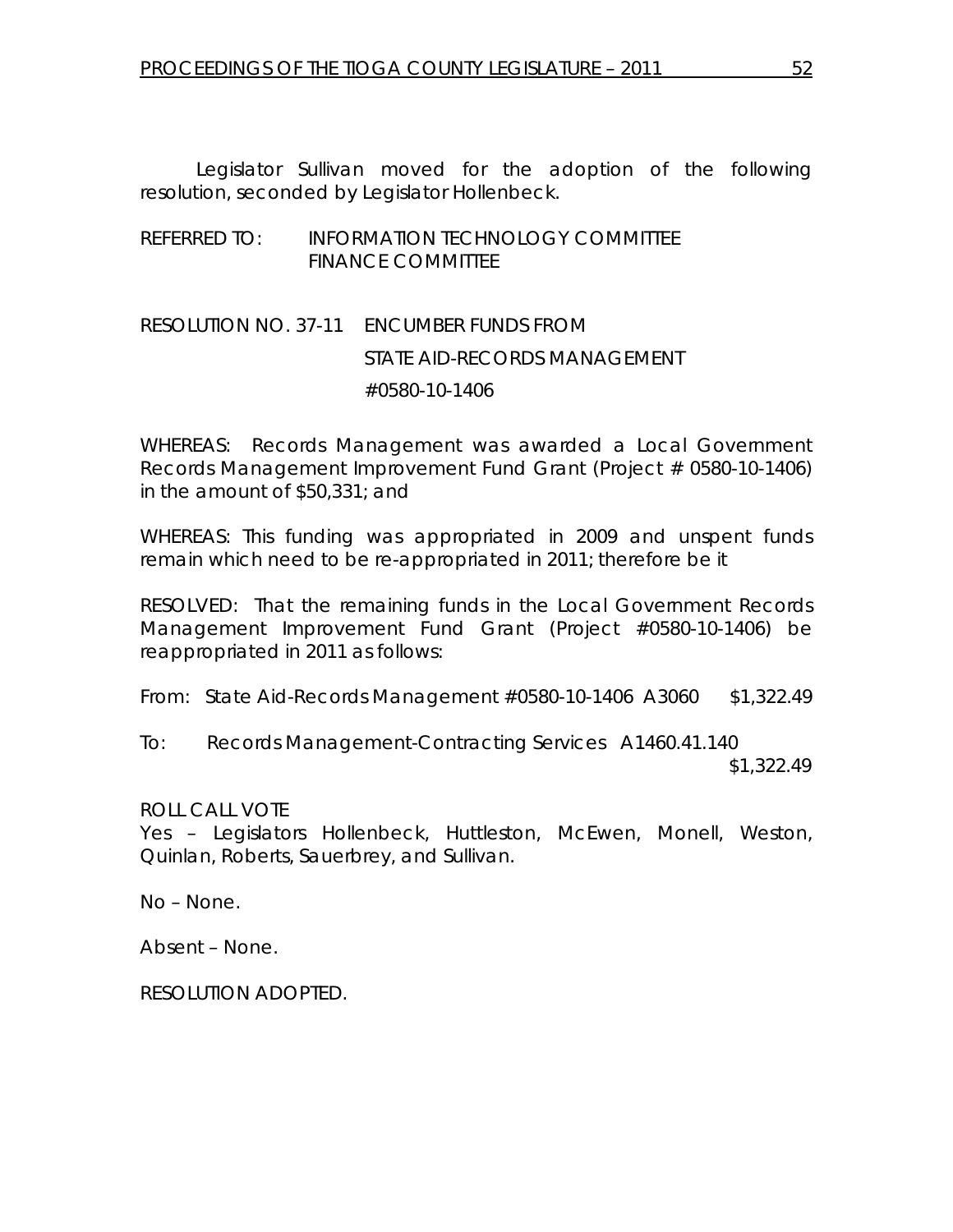Legislator Sullivan moved for the adoption of the following resolution, seconded by Legislator McEwen.

# REFERRED TO: ED&P COMMITTEE FINANCE COMMITTEE

# RESOLUTION NO. 38-11 *ENCUMBER FUNDS FROM NEW YORK STATE MAIN STREET PROGRAM GRANT FOR THE OWEGO HISTORIC DOWNTOWN PROGRAM*

WHEREAS: Tioga County Economic Development & Planning was awarded a New York State Main Street Program Grant through the New York State Housing Trust Fund Corporation's Office of Community Renewal in the amount of \$471,143.00; and

WHEREAS: The Tioga County Legislature authorized the acceptance of said grant through Resolution 182-10 on September 14, 2010 and unspent funds remain which need to be re-appropriated in 2011; therefore be it

RESOLVED: That the total grant fund in the amount of \$471,143.00 in said grant be re-appropriated in 2011 as follows:

|     | From: CE3990/2010 New York Main Street Program | \$471,143.00 |
|-----|------------------------------------------------|--------------|
| To: | CE8510.40/2010 New York Main Street Program    | \$471,143.00 |

ROLL CALL VOTE

Yes – Legislators Hollenbeck, Huttleston, McEwen, Monell, Weston, Quinlan, Roberts, Sauerbrey, and Sullivan.

No – None.

Absent – None.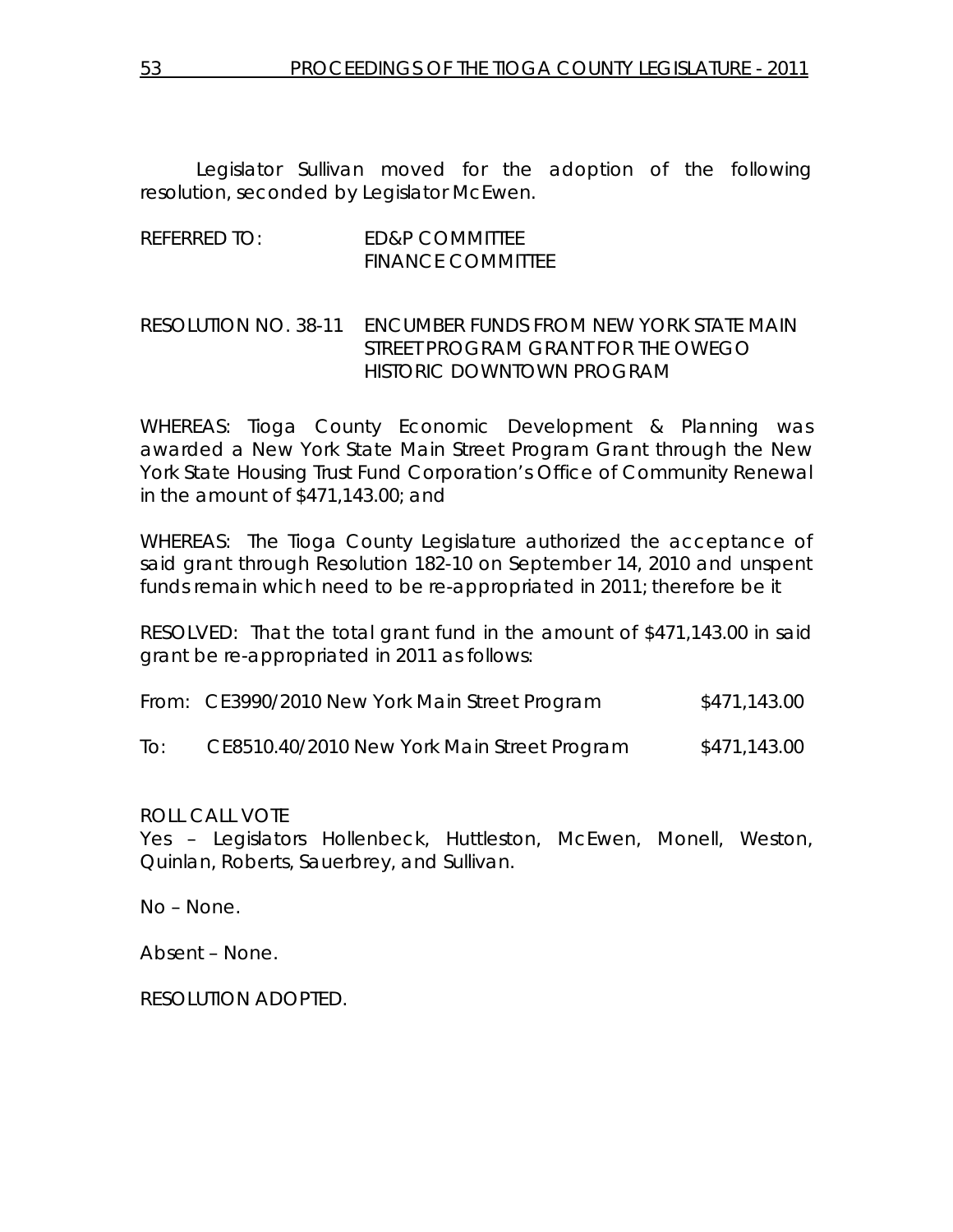Legislator Hollenbeck moved for the adoption of the following resolution, seconded by Legislator Monell.

| REFERRED TO:         | PERSONNEL COMMITTEE                                      |
|----------------------|----------------------------------------------------------|
| RESOLUTION NO. 39-11 | <i>TRANSFER OF FUNDS</i><br><i>WORKERS' COMPENSATION</i> |

WHEREAS: Resolution 271-10 authorized the Personnel Officer to purchase workers' compensation specific excess Insurance from Safety National for the period of January 1, 2011 through December 31, 2011; and

WHEREAS: The 2011 renewal rate for this policy was not finalized by Safety National until late December 2010; and

WHEREAS: The 2011 amount budgeted for this policy was \$99,215 but the actual cost came in at \$100,698.00; therefore be it

RESOLVED: That the following sums be transferred:

From: Workers' Compensation Account S1710.40 (270) insurance-liability \$ 862.00 Workers' Compensation Account S1710.10 (10) personal services  $$621.00$ 

To: Workers' Compensation Account S1722.40 (270) insurance-liability \$1,483.00

ROLL CALL VOTE

Yes – Legislators Hollenbeck, Huttleston, McEwen, Monell, Weston, Quinlan, Roberts, Sauerbrey, and Sullivan.

No – None.

Absent – None.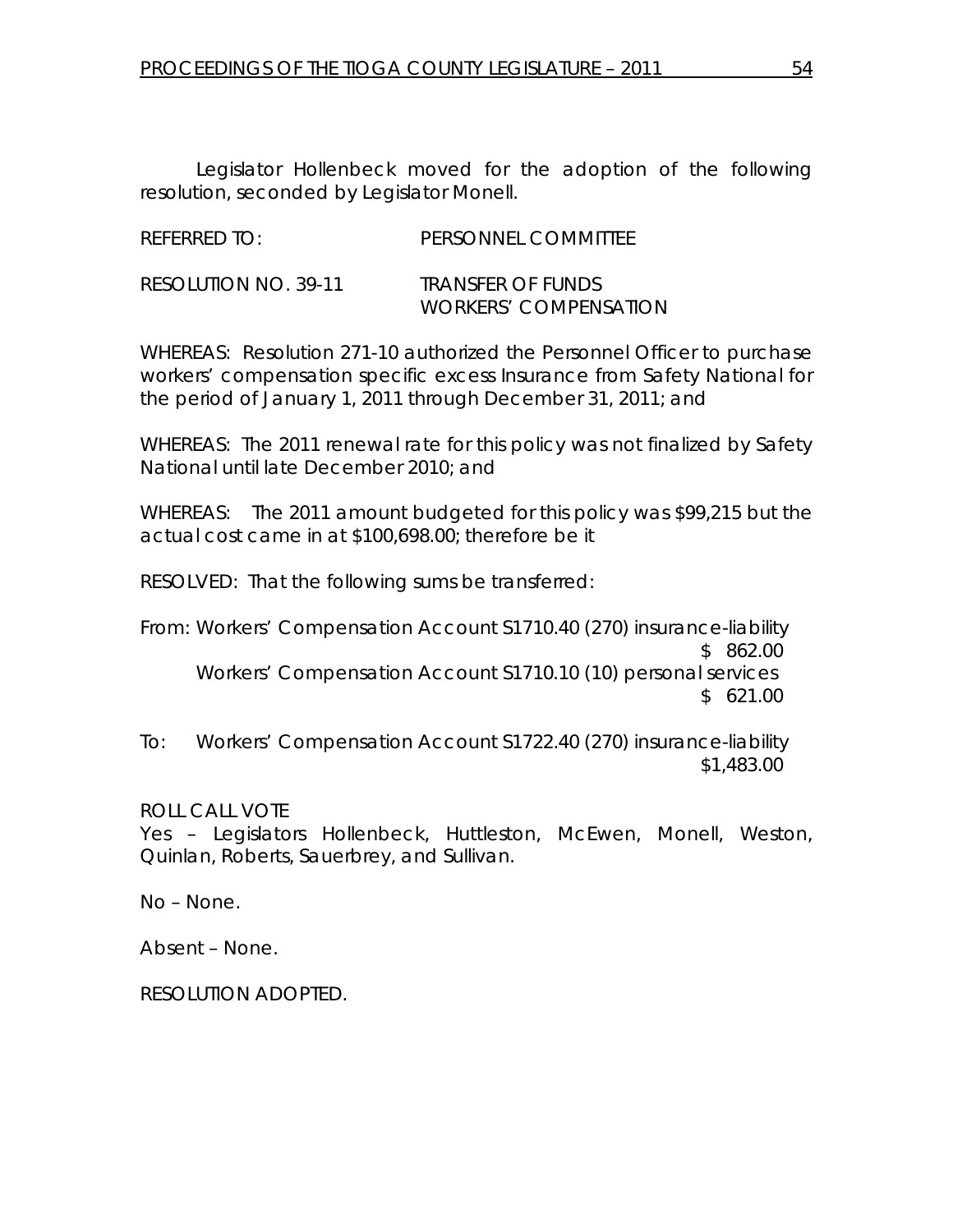Legislator Sullivan moved for the adoption of the following resolution, seconded by Legislator McEwen.

REFERRED TO: ED&P COMMITTEE JOB TRAINING COMMITTEE

RESOLUTION NO. 40–11 *AMEND TIOGA EMPLOYMENT CENTER BUDGET* 

WHEREAS: The Tioga Employment Center, as part of the Broome-Tioga Workforce New York for employment and training services, is funded under the federal Workforce Investment Act; and

WHEREAS: The Tioga Employment Center has been allocated additional funds: New York State Disability Program Navigator in the amount of \$4,802.00; Dislocated Worker Supplemental Funds in the amount of \$12,044.00; and Youth Incentive Funds in the amount of \$3,001.00; therefore be it

RESOLVED: That the Tioga Employment Center budget be amended as follows:

From: CD4791 – Federal Aid-Federal Employment Program \$19,847.00

| To: | CD6293.10-10 - Federal Employment Program 1 | \$4,802.00  |
|-----|---------------------------------------------|-------------|
|     | CD6293.40-190- Federal Employment Program 1 | \$12,044.00 |
|     | CD6293.40-733- Federal Employment Program 1 | \$3,001.00  |

ROLL CALL VOTE

Yes – Legislators Hollenbeck, Huttleston, McEwen, Monell, Weston, Quinlan, Roberts, Sauerbrey, and Sullivan.

No – None.

Absent – None.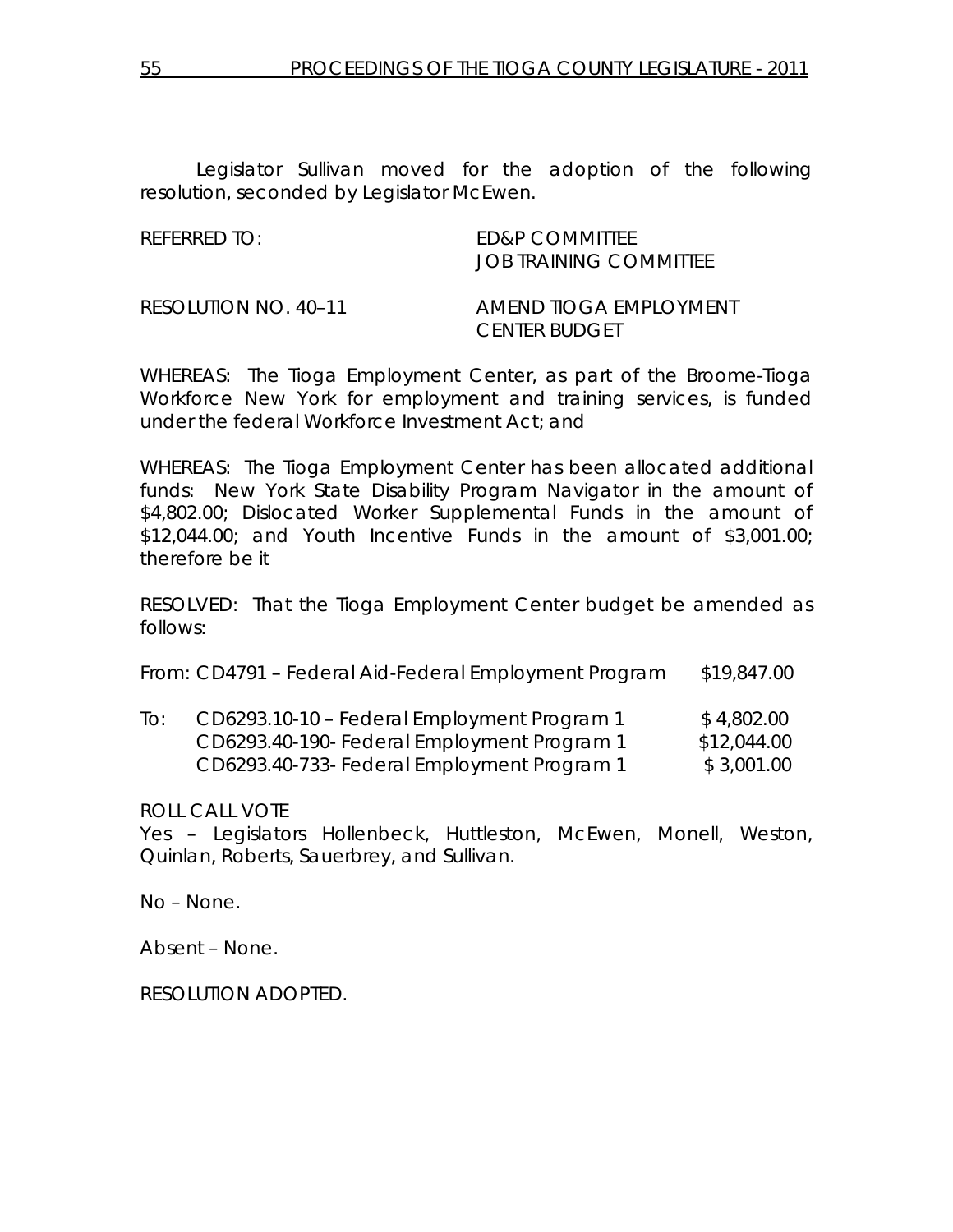Legislator Huttleston moved for the adoption of the following resolution, seconded by Legislator Hollenbeck.

| $R$ FFFRRFD TO:      | <b>HEALTH &amp; HUMAN SERVICES COMMITTEE</b><br><b>FINANCE COMMITTEE</b> |
|----------------------|--------------------------------------------------------------------------|
| RESOLUTION NO. 41-11 | APPROPRIATION OF FUNDS<br>PUBLIC HEALTH                                  |

WHEREAS: Tioga County Health Department (TCHD) has received American Recovery and Reinvestment Act Early Intervention funding through the NYS Department of Health; and

WHEREAS: TCHD has received approval of the workplan and budget, and is required to appropriate the funds into the proper account codes that match the approved budget; and

WHEREAS: Appropriation of funds requires Legislative approval; therefore be it

RESOLVED: That funding be appropriated as follows:

|     | From: A4401.00 Federal Funds |                                           | \$23,079 |
|-----|------------------------------|-------------------------------------------|----------|
| IO: |                              | A4044.20-130 Early Intervention: Equip    | \$4,600  |
| IO: |                              | A4044.40-640 Early Intervention: Supplies | \$18,479 |

ROLL CALL VOTE

Yes – Legislators Hollenbeck, Huttleston, McEwen, Monell, Weston, Quinlan, Roberts, Sauerbrey, and Sullivan.

No – None.

Absent – None.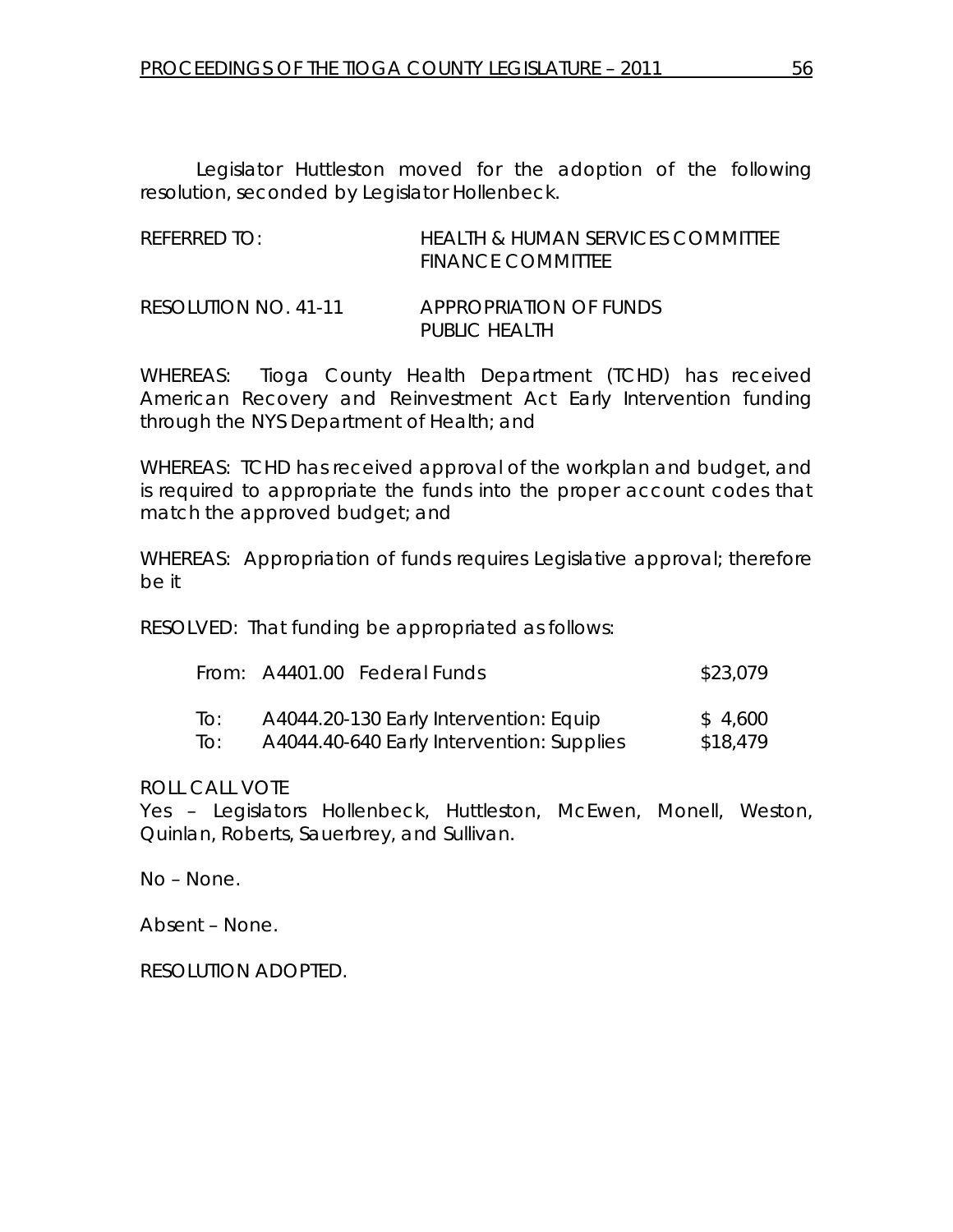Legislator Huttleston moved for the adoption of the following resolution, seconded by Legislator Hollenbeck.

| REFERRED TO: | HEALTH & HUMAN SERVICES COMMITTEE |
|--------------|-----------------------------------|
|              | <b>FINANCE COMMITTEE</b>          |

RESOLUTION NO. 42-11 *APPROPRIATION OF FUNDS* 

WHEREAS: Tioga County Health Department (TCHD) has received American Recovery and Reinvestment Act Immunization funding through the NYS Department of Health; and

WHEREAS: TCHD has received approval of the workplan and budget, and is required to appropriate the funds; and

WHEREAS: Appropriation of funds requires Legislative approval; therefore be it

RESOLVED: That funding be appropriated as follows:

|     | From: A4401.00 Federal Funds                       | \$20,000 |
|-----|----------------------------------------------------|----------|
| To: | A4053.20-130 Preventive & Primary Health: Equip    | \$ 8,400 |
| To: | A4053.40-640 Preventive & Primary Health: Supplies | \$11,600 |

ROLL CALL VOTE

Yes – Legislators Hollenbeck, Huttleston, McEwen, Monell, Weston, Quinlan, Roberts, Sauerbrey, and Sullivan.

No – None.

Absent – None.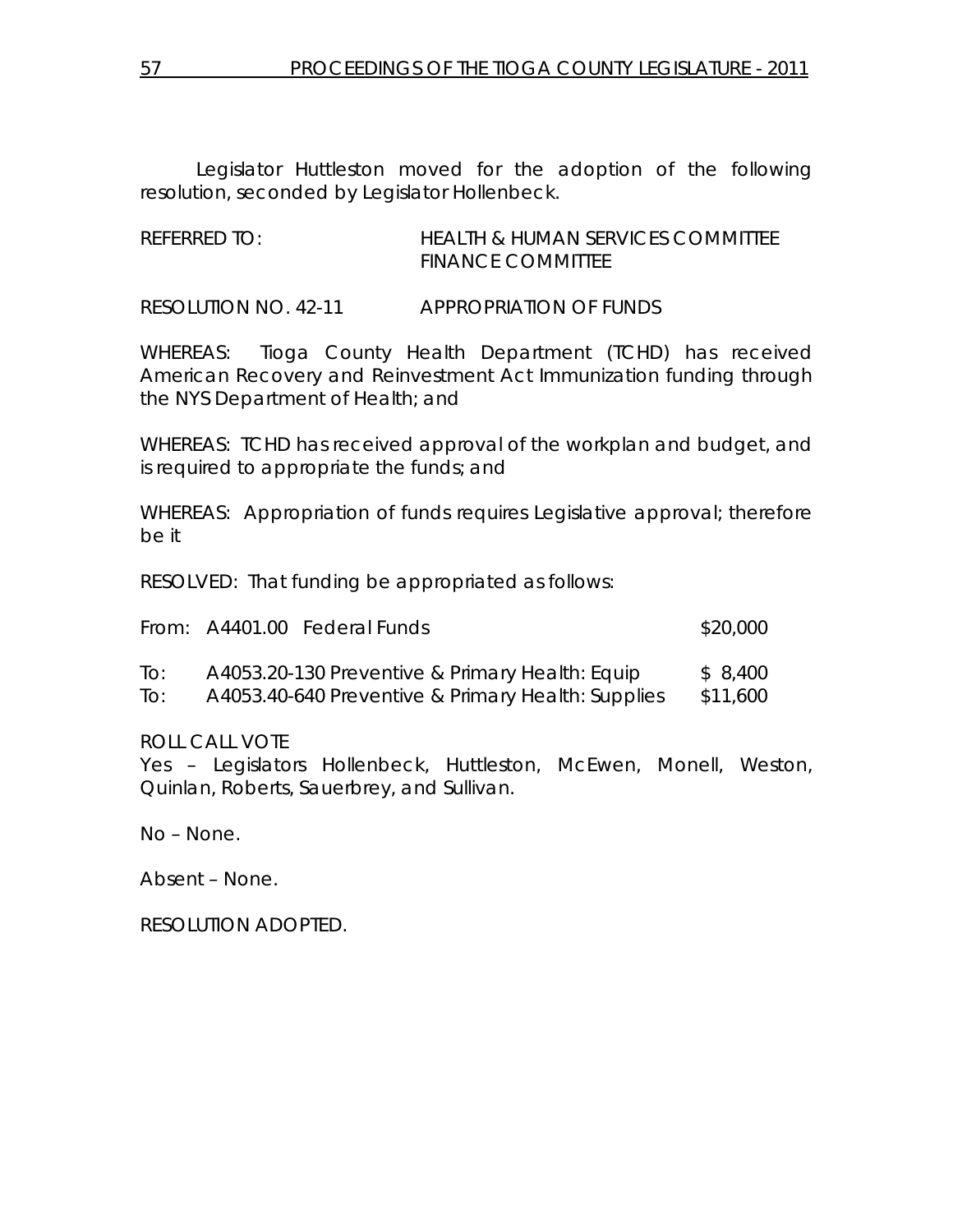Legislator Roberts moved for the adoption of the following resolution, seconded by Legislator Huttleston.

REFERRED TO: PUBLIC WORKS **FINANCE** 

RESOLUTION NO. 43-11 *RE-ESTABLISH PRIOR YEAR* 

 *PUBLIC WORKS PROJECTS* 

WHEREAS: Prior year Public Works Projects need to be re-established for the remaining balance as of year end 2010 for completion in 2011; therefore be it

RESOLVED: That the following accounts and amounts be re-established:

| <b>Bridge Projects</b>      |                               | BIN#                    |                            | <b>Amt to Establish</b> |
|-----------------------------|-------------------------------|-------------------------|----------------------------|-------------------------|
| H2006.03                    | Halsey Valley Rd.             | 3335010                 |                            | \$31,526.78             |
| H2009.02                    | East River Rd.                | 3335410                 |                            | \$35,790.23             |
| H2009.05                    | Main St. Bridge               | 3334800                 |                            | \$56,869.37             |
|                             | <b>Federal Bridge Program</b> | BIN#                    |                            | <b>Amt to Establish</b> |
| H2008.08                    | Southside Dr.                 | 3335530                 | $\mathcal{L}$              | 309,932.56              |
| H2010.07                    | Lillie Hill RD                | 3335510                 | \$                         | 57,125.00               |
| <b>CHIPS Program</b>        |                               |                         |                            |                         |
| H2008.02                    | Bodle Hill Rd.                |                         | \$                         | 20,970.26               |
| H2008.04                    | Montrose Turnpike Resurf.     |                         | $\updownarrow$             | 25,621.88               |
| H2009.01                    | West Creek Rd. Resurf.        |                         | \$                         | 157, 193. 27            |
| H2010.01                    | West River Rd.                |                         |                            | 49,170.25               |
| H2010.02                    | Halsey Valley Rd.             |                         | \$\$                       | 30,928.32               |
| H2010.03                    | Hamilton Valley Rd.           |                         |                            | 10,485.50               |
| H2010.05                    | Crumtown Rd.                  |                         | $\updownarrow$             | 35,076.21               |
| H2010.06                    | <b>Straits Corners Rd.</b>    |                         | $\boldsymbol{\mathsf{\$}}$ | 37,625.00               |
| H2010.10                    | Halsey Valley Rd.             |                         | $\hat{z}$                  | 10,658.90               |
| <b>Capital Projects</b>     |                               |                         |                            |                         |
| H2010.08                    | <b>Culvert Replacement</b>    |                         | \$                         | 42,160.60               |
| <b>Capital Construction</b> |                               |                         |                            |                         |
| H1620.20-121                | Elevators                     |                         | \$                         | 50,000.00               |
| H1620.20-924                | Court House Façade            |                         | $\frac{1}{2}$              | 53,876.96               |
| H1620.20-925                | 56 Main St Façade             |                         | $\, \, \varphi$            | 3,101.00                |
| H1620.20-926                | <b>HVAC Control System</b>    |                         | $\updownarrow$             | 30,000.00               |
| H1620.20-927                |                               | Court House Ext. Renov. | $\hat{z}$                  | 126,321.78              |
|                             |                               |                         |                            |                         |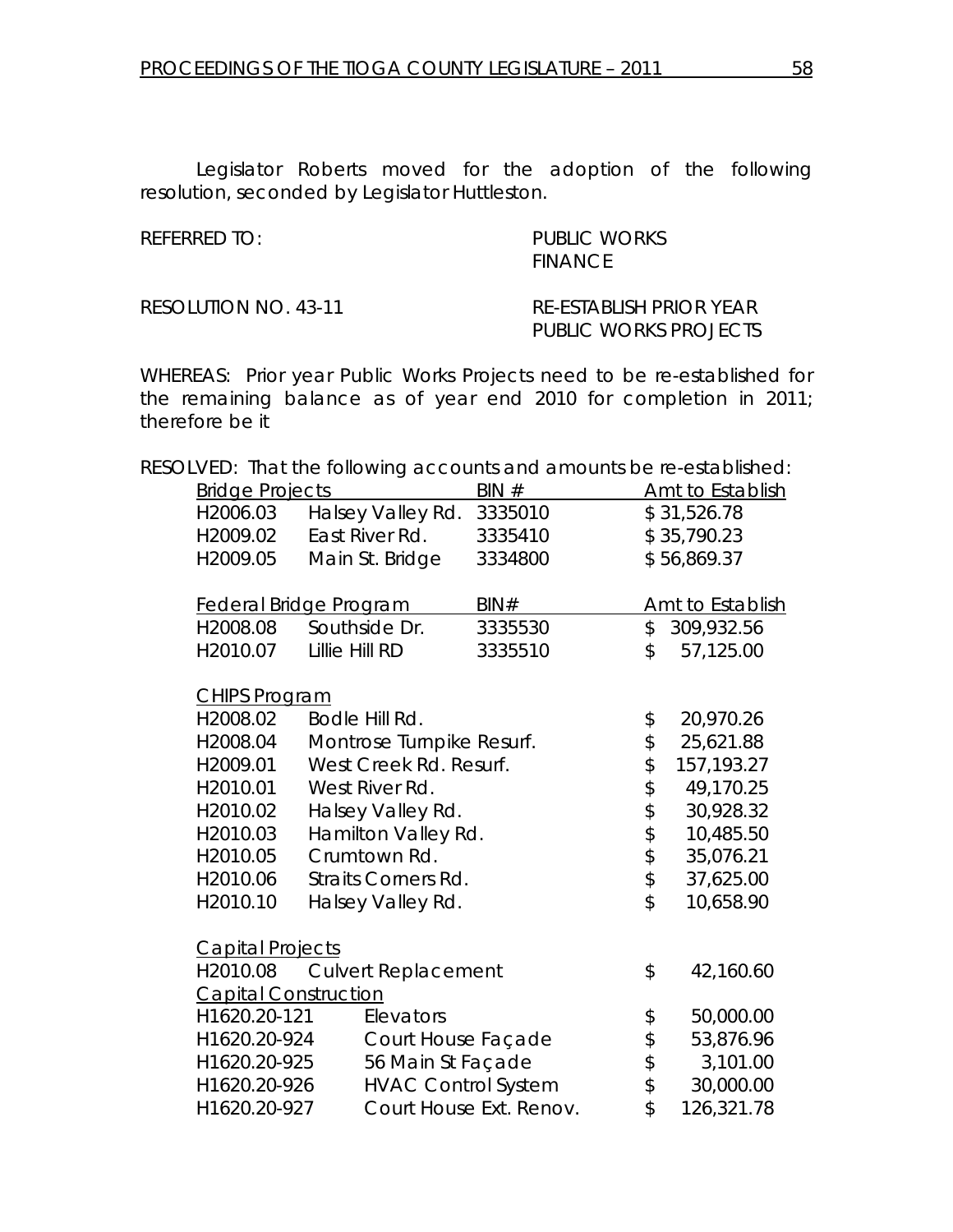| <b>Capital Equipment</b> |                     |     |            |
|--------------------------|---------------------|-----|------------|
| H1620.21-913             | Jail Renovations    |     | 10,000.00  |
| H1620.21-929             | <b>Boiler</b>       | \$. | 7,065.00   |
| H <sub>1620.21-988</sub> | Court House Renov.  |     | 234,930.00 |
| H1620.21-996             | <b>PSB Lighting</b> |     | 43,250.00  |
| And be it further        |                     |     |            |

RESOLVED: That the corresponding revenue sources shall also be reestablished in the 2011 modified budget.

ROLL CALL VOTE

Yes – Legislators Hollenbeck, Huttleston, McEwen, Monell, Weston, Quinlan, Roberts, Sauerbrey, and Sullivan.

No – None.

Absent – None.

RESOLUTION ADOPTED.

 Legislator Sullivan moved for the adoption of the following resolution, seconded by Legislator McEwen.

REFERRED TO: ED&P COMMITTEE AG COMMITTEE

RESOLUTION NO. 44-11 *SET PUBLIC HEARING FOR 2011 ANNUAL AGRICULTURAL DISTRICT INCLUSIONS* 

WHEREAS: The Tioga County Legislature, as per resolution 296-03 designated January 2nd through January 31st as the official annual enrollment period for inclusion of viable agricultural properties in agricultural districts as required by §303-B of the NYS Agricultural and Markets Law 25-AA; and

WHEREAS: Tioga County Planning has received requests for inclusion of land in agricultural districts and said law requires that the Tioga County Legislature hold a public hearing before making a decision on inclusion of lands; therefore be it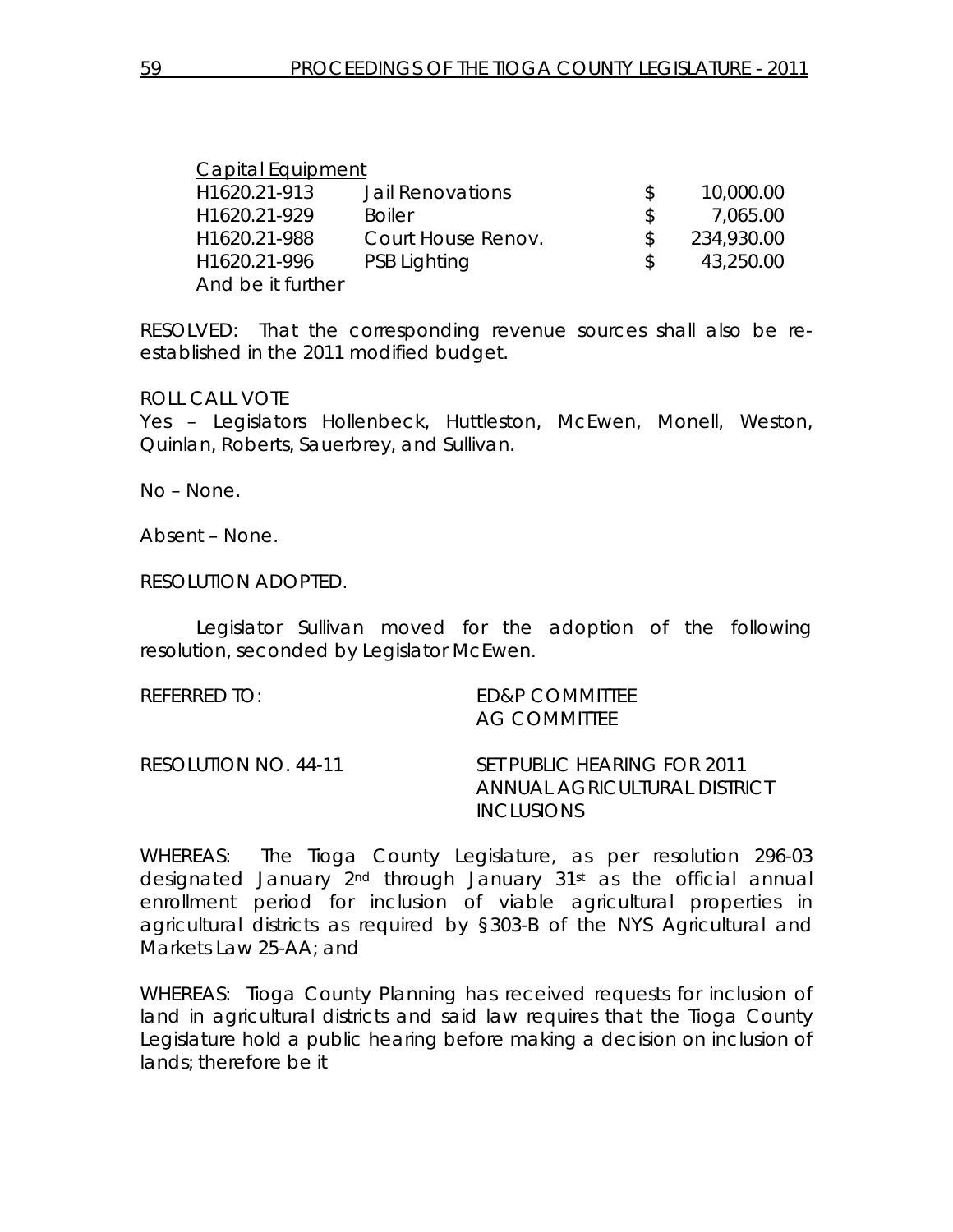RESOLVED: That the Tioga County Legislature will hold a public hearing on requests of inclusion of viable agricultural land in agricultural districts received within the designated time period in 2011 on February 24th, 2011 at 10:00 AM in the Edward D. Hubbard Auditorium of the Tioga County Office Building, 56 Main Street, Owego, NY.

ROLL CALL VOTE

Yes – Legislators Hollenbeck, Huttleston, McEwen, Monell, Weston, Quinlan, Roberts, Sauerbrey, and Sullivan.

No – None.

Absent – None.

RESOLUTION ADOPTED.

 Legislator McEwen moved for the adoption of the following resolution, seconded by Legislator Sullivan.

REFERRED TO: FINANCE COMMITTEE

RESOLUTION NO. 45-11 *APPORTION DOG FUND MONIES* 

WHEREAS: There has been received from the County Treasurer a report of the expenditures and surplus from the Dog License Fund monies for the year ended December 31, 2010; be it therefore

RESOLVED: That the County Treasurer is hereby authorized and directed to pay to the several Towns the surplus monies apportioned to them as follows:

| Town of Barton               | \$1,500.61   |
|------------------------------|--------------|
| <b>Town of Berkshire</b>     | 336.94       |
| Town of Candor               | \$1,484.10   |
| <b>Town of Newark Valley</b> | 806.14       |
| <b>Town of Nichols</b>       | 710.02       |
| Town of Owego                | \$2,337.77   |
| Town of Richford             | 96.83<br>\$. |
| Town of Spencer              | 461.29       |
| Town of Tioga                | \$1,024.43   |
|                              |              |
| total                        | \$8,758.13   |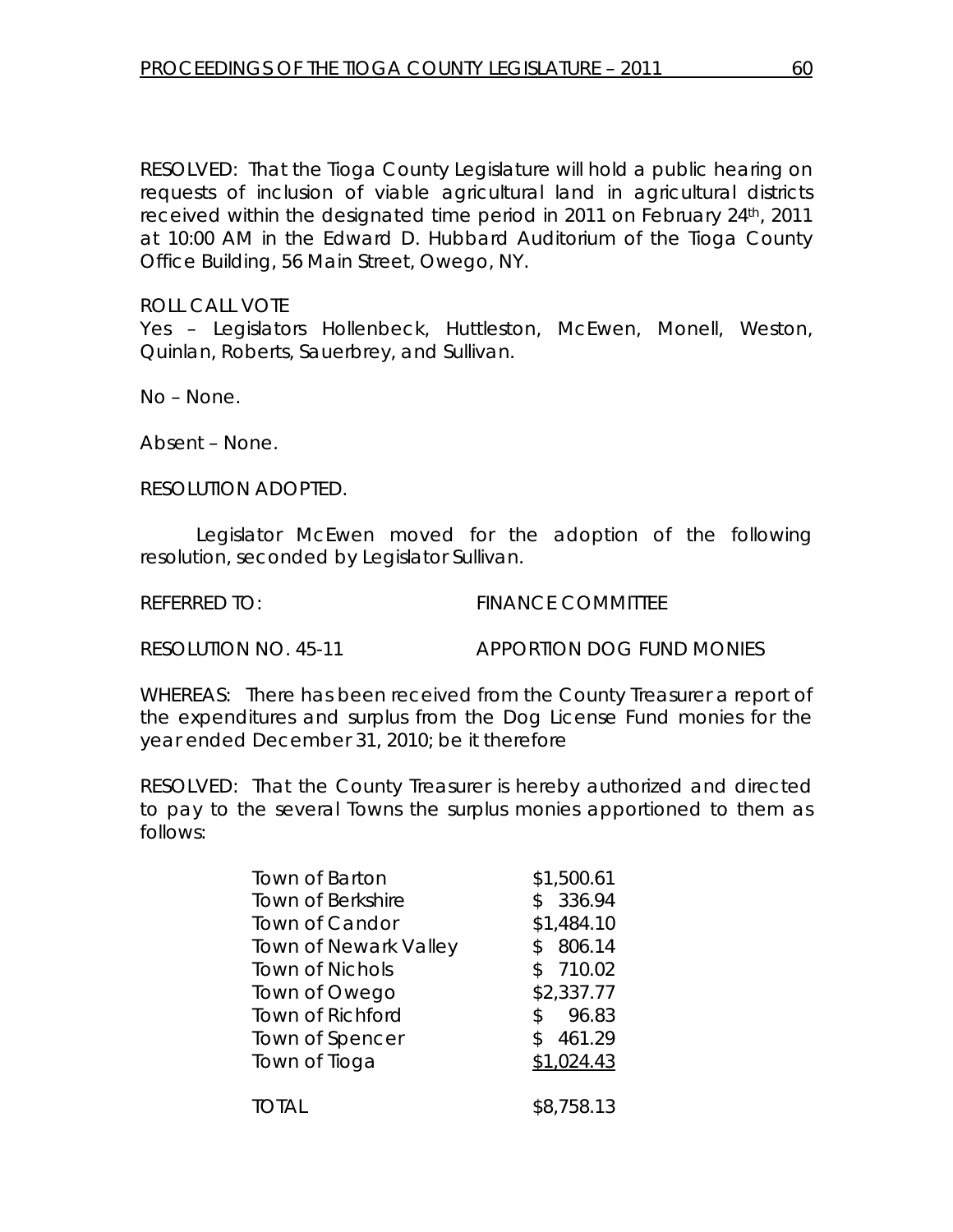Yes – Legislators Hollenbeck, Huttleston, McEwen, Monell, Weston, Quinlan, Roberts, Sauerbrey, and Sullivan.

No – None.

Absent – None.

RESOLUTION ADOPTED.

 Legislator McEwen made a motion to have the following resolutions (11), all on erroneous assessments, passed as one, seconded by Legislator Hollenbeck and carried.

 Legislator Monell moved for the adoption of the following resolution, seconded by Legislator McEwen.

REFERRED TO: FINANCE COMMITTEE

RESOLUTION NO. 46-11 *ERRONEOUS ASSESSMENT TOWN OF CANDOR* 

WHEREAS: An application for corrected tax roll indicates that property no. 287 assessed to William & Patricia Kramer in the 2010 tax roll of the Town of Candor is erroneous in that a 2009-10 school tax relevy was added to the tax bill in error; and

WHEREAS: The 2010 tax bill of \$1,941.48 for property no. 287 was paid in full to the Town of Candor on 1/15/10 including the erroneous school relevy amount of \$78.87; be it therefore

RESOLVED: That the \$78.87 erroneous school tax amount be refunded to William & Patricia Kramer; and be it further

RESOLVED: That the erroneous school tax of \$73.71 be charged back to the Candor School District; and be it further

RESOLVED: That the erroneous penalty of \$5.16 be charged to the proper account in the records of the County Treasurer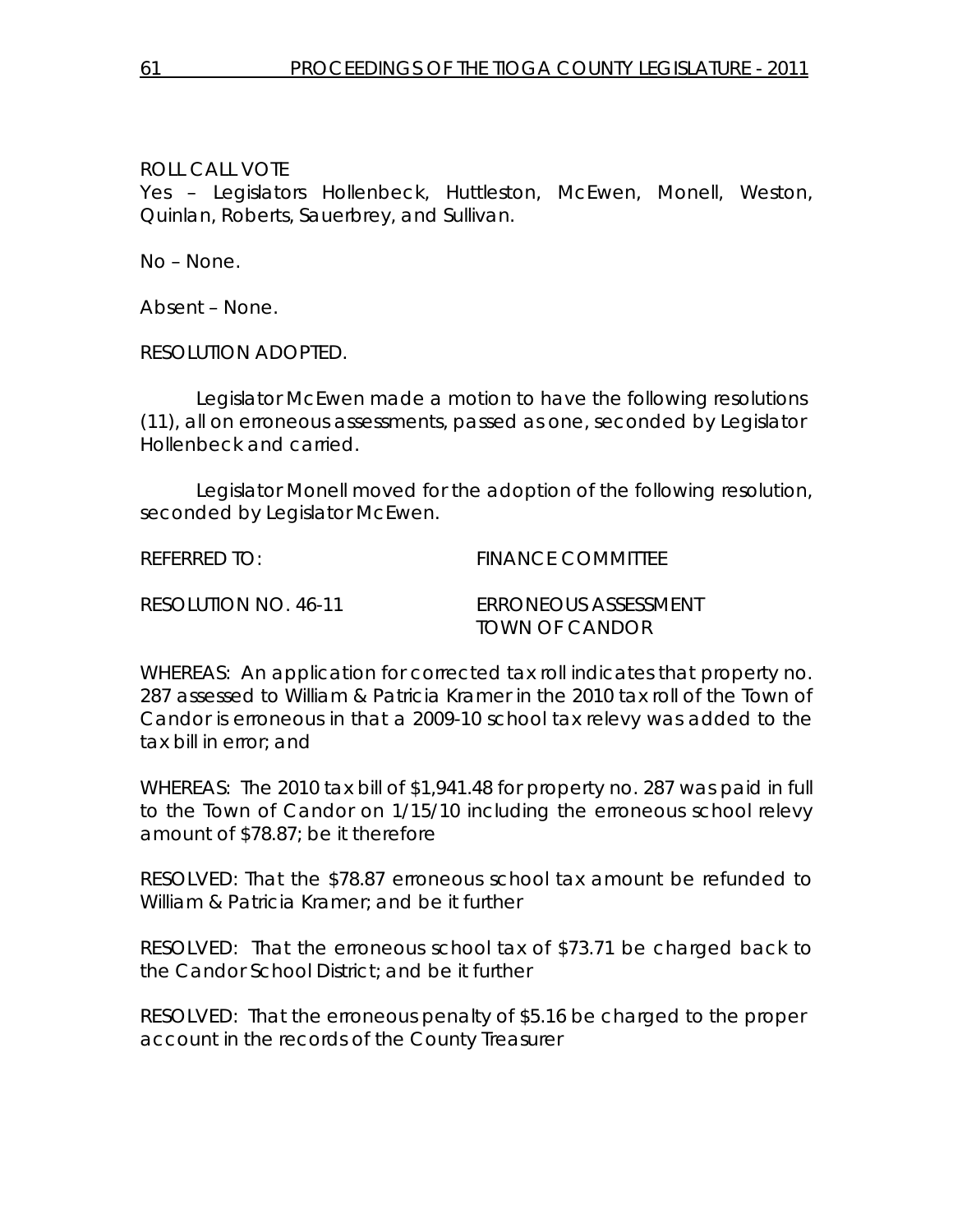Yes – Legislators Hollenbeck, Huttleston, McEwen, Monell, Weston, Quinlan, Roberts, Sauerbrey, and Sullivan.

No – None.

Absent – None.

RESOLUTION ADOPTED.

 Legislator Monell moved for the adoption of the following resolution, seconded by Legislator McEwen.

REFERRED TO: FINANCE COMMITTEE

RESOLUTION NO. 47-11 *ERRONEOUS ASSESSMENT TOWN OF RICHFORD* 

WHEREAS: An application for corrected tax roll indicates that property no. 606 assessed to State of New York in the 2011 tax roll of the Town of Richford is erroneous in that the assessor inadvertently omitted a code to exempt the parcel from county taxes; and

WHEREAS: The NYS bills are special franchise and paid to the County Treasurer's Office, and NYS contacted the Treasurer's Office to discuss the erroneous bill; be it therefore

RESOLVED: That the State of New York pay a reduced amount of \$93.23 for the 2011 tax bill for property no. 606 in the Town of Richford, the total of the original bill amount of \$167.43 less the erroneous county tax of \$70.59 and the erroneous recycle tax of \$3.61; and be it further

RESOLVED: That the erroneous solid waste tax of \$3.61 be charged back to the Solid Waste Fund; and be it further

RESOLVED: That the erroneous county tax of \$70.59 be charged to the proper account in the records of the County Treasurer.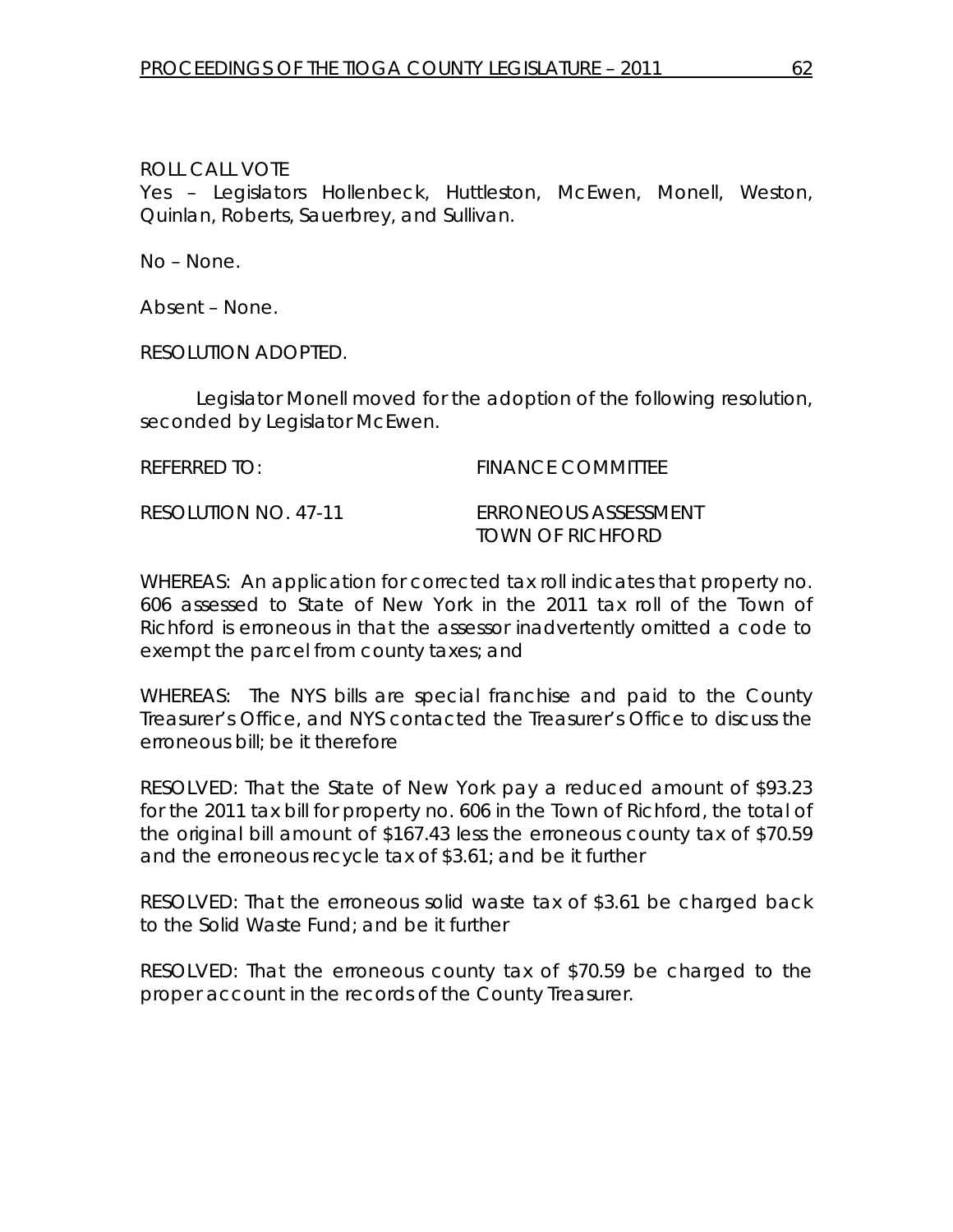Yes – Legislators Hollenbeck, Huttleston, McEwen, Monell, Weston, Quinlan, Roberts, Sauerbrey, and Sullivan.

No – None.

Absent – None.

RESOLUTION ADOPTED.

 Legislator Monell moved for the adoption of the following resolution, seconded by Legislator McEwen.

REFERRED TO: FINANCE COMMITTEE

RESOLUTION NO. 48-11 *ERRONEOUS ASSESSMENT TOWN OF RICHFORD* 

WHEREAS: An application for corrected tax roll indicates that property no. 606 assessed to State of New York in the 2010 tax roll of the Town of Richford is erroneous in that the assessor inadvertently omitted a code to exempt the parcel from county taxes; and

WHEREAS: The NYS bills are special franchise and paid to the County Treasurer's office, and NYS contacted the Treasurer's office to discuss the erroneous bill; be it therefore

RESOLVED: That the State of New York pay a reduced amount of \$106.67 for the 2010 tax bill for property no. 606 in the Town of Richford, the total of the original bill amount of \$178.89 less the erroneous county tax of \$58.31 and the erroneous recycle tax of \$3.39 and the penalties of \$10.52; and be it further

RESOLVED: That the erroneous solid waste tax of \$3.39 be charged back to the Solid Waste Fund; and be it further

RESOLVED: That the erroneous county tax of \$58.31and penalty amounts of \$10.52 be charged to the proper account in the records of the County Treasurer.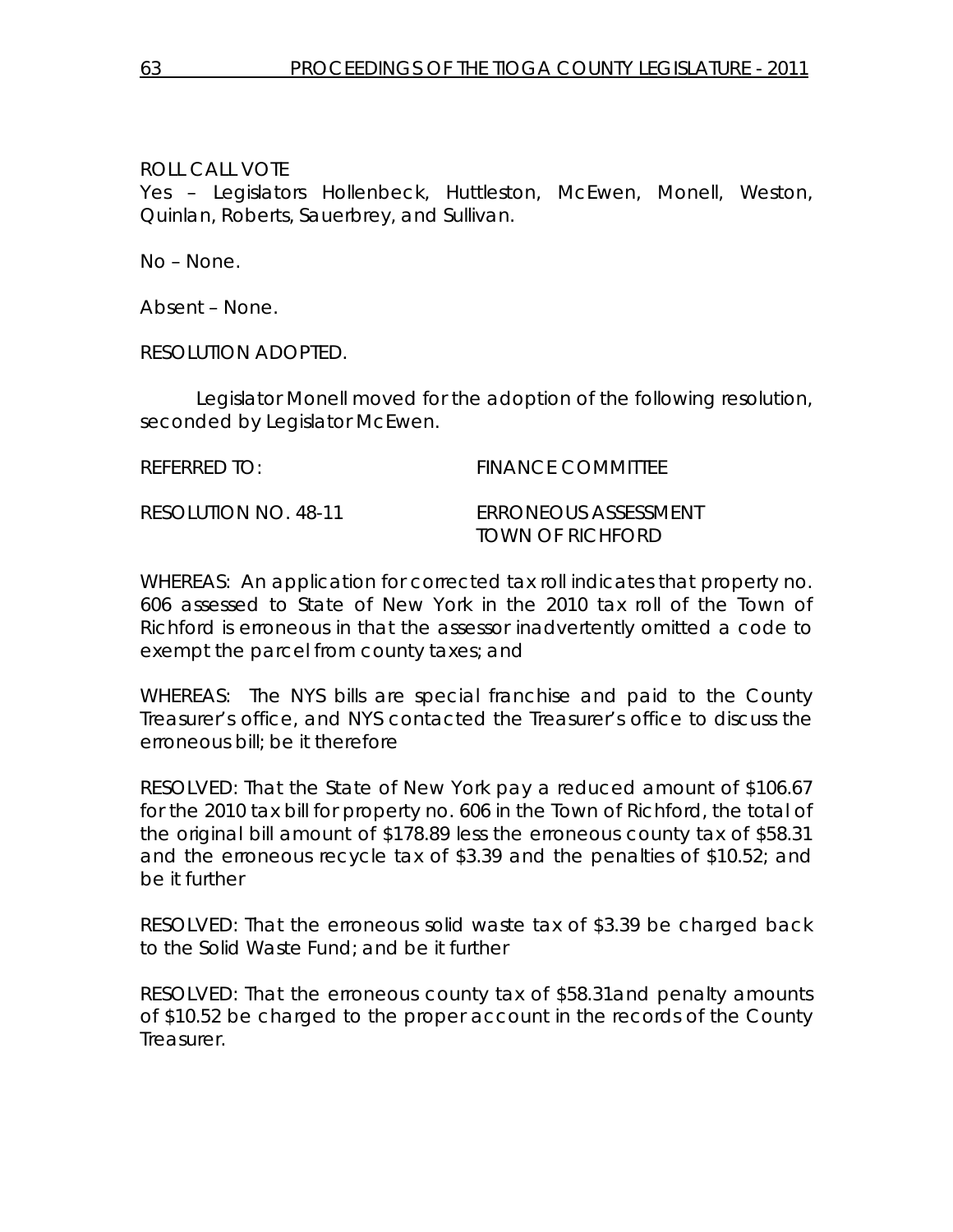Yes – Legislators Hollenbeck, Huttleston, McEwen, Monell, Weston, Quinlan, Roberts, Sauerbrey, and Sullivan.

No – None.

Absent – None.

RESOLUTION ADOPTED.

 Legislator Monell moved for the adoption of the following resolution, seconded by Legislator McEwen.

REFERRED TO: FINANCE COMMITTEE

RESOLUTION NO. 49-11 *ERRONEOUS ASSESSMENT TOWN OF OWEGO* 

WHEREAS: An application for corrected tax roll indicates that property no. 1546 assessed to Si & Chan Vo on the 2011 tax roll of the Town of Owego is erroneous in that the 2010-11 village taxes were relevied to the town and county bill in error; be it therefore

RESOLVED: That a new bill be issued to Si & Chan Vo for property no. 1546 by the Town of Owego tax collector as follows:

| Vo #1546   | Corrected Vo #1546 |
|------------|--------------------|
| 623.55     | \$623.55           |
| 26.07      | 26.07              |
| 50.28      | 50.28              |
| 1,157.96   |                    |
| \$1,857.86 | \$699.90           |
|            |                    |

and be it further

RESOLVED: That the erroneous village tax and interest of \$1,082.21 be charged back to the Village of Owego; and be it further

RESOLVED: That the erroneous penalty amount of \$75.75 be charged to the proper account in the records of the County Treasurer.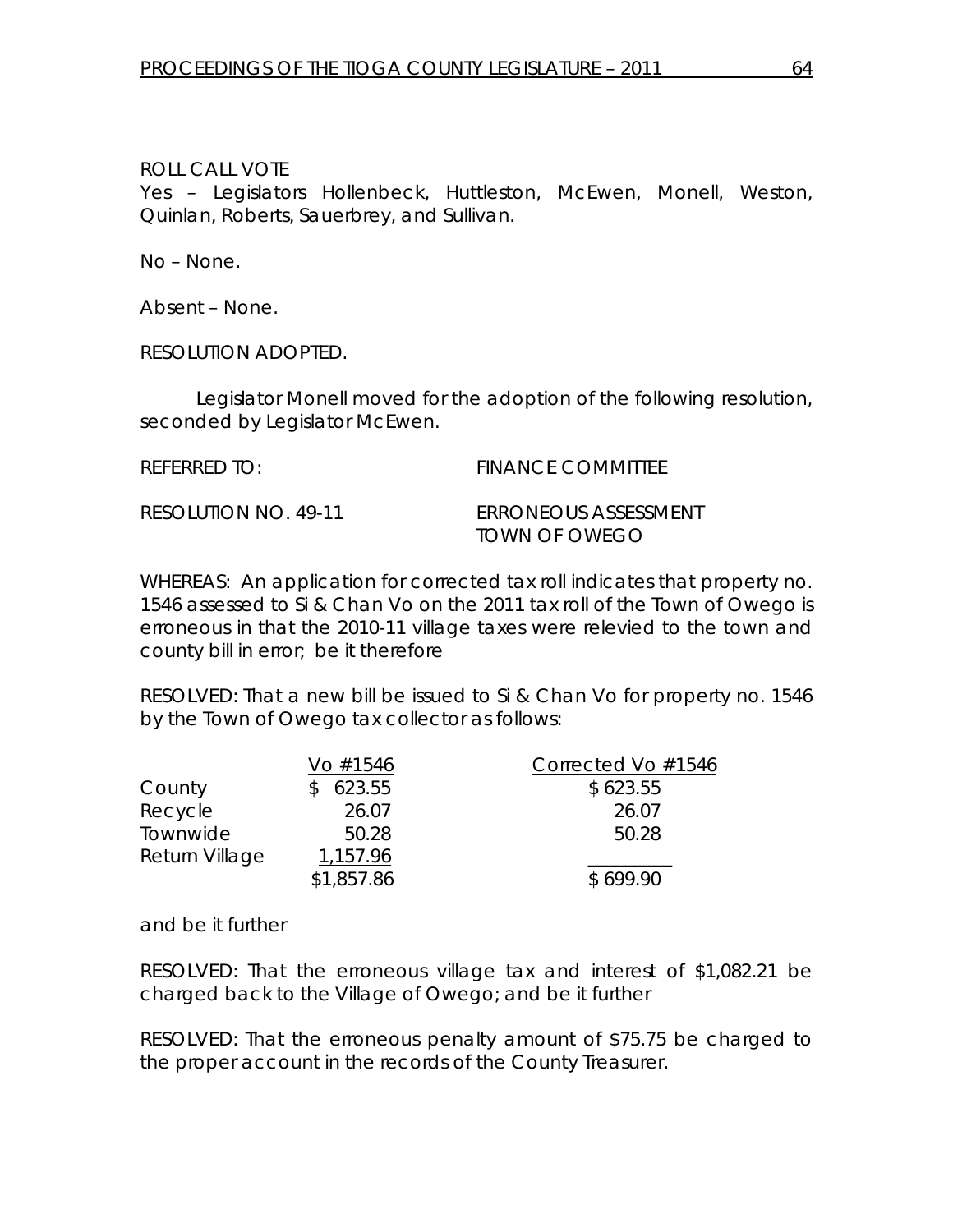Yes – Legislators Hollenbeck, Huttleston, McEwen, Monell, Weston, Quinlan, Roberts, Sauerbrey, and Sullivan.

No – None.

Absent – None.

RESOLUTION ADOPTED.

 Legislator Monell moved for the adoption of the following resolution, seconded by Legislator McEwen.

REFERRED TO: FINANCE COMMITTEE

RESOLUTION NO. 50-11 *ERRONEOUS ASSESSMENT TOWN OF RICHFORD* 

WHEREAS: An application for corrected tax roll indicates that property no. 183 assessed to Jonathan W Harrington on the 2011 tax roll of the Town of Richford is erroneous in that the 2010-11 school taxes were relevied to the town and county bill in error; be it therefore

RESOLVED: That a new bill be issued to Jonathan W Harrington for property no. 183 by the Town of Richford tax collector as follows:

|                      | Harrington $#183$ | Corrected Harrington #183 |
|----------------------|-------------------|---------------------------|
| County               | 324.96            | \$324.96                  |
| Recycle              | 16.64             | 16.64                     |
| Townwide             | 375.70            | 375.70                    |
| Return School        | 238.70            |                           |
| <b>Richford Fire</b> | 53.48             | 53.48                     |
|                      | \$1,009.48        | \$770.78                  |

and be it further

RESOLVED: That the erroneous school tax and interest of \$223.08 be charged back to the Whitney Point School District; and be it further

RESOLVED: That the erroneous penalty amount of \$15.62 be charged to the proper account in the records of the County Treasurer.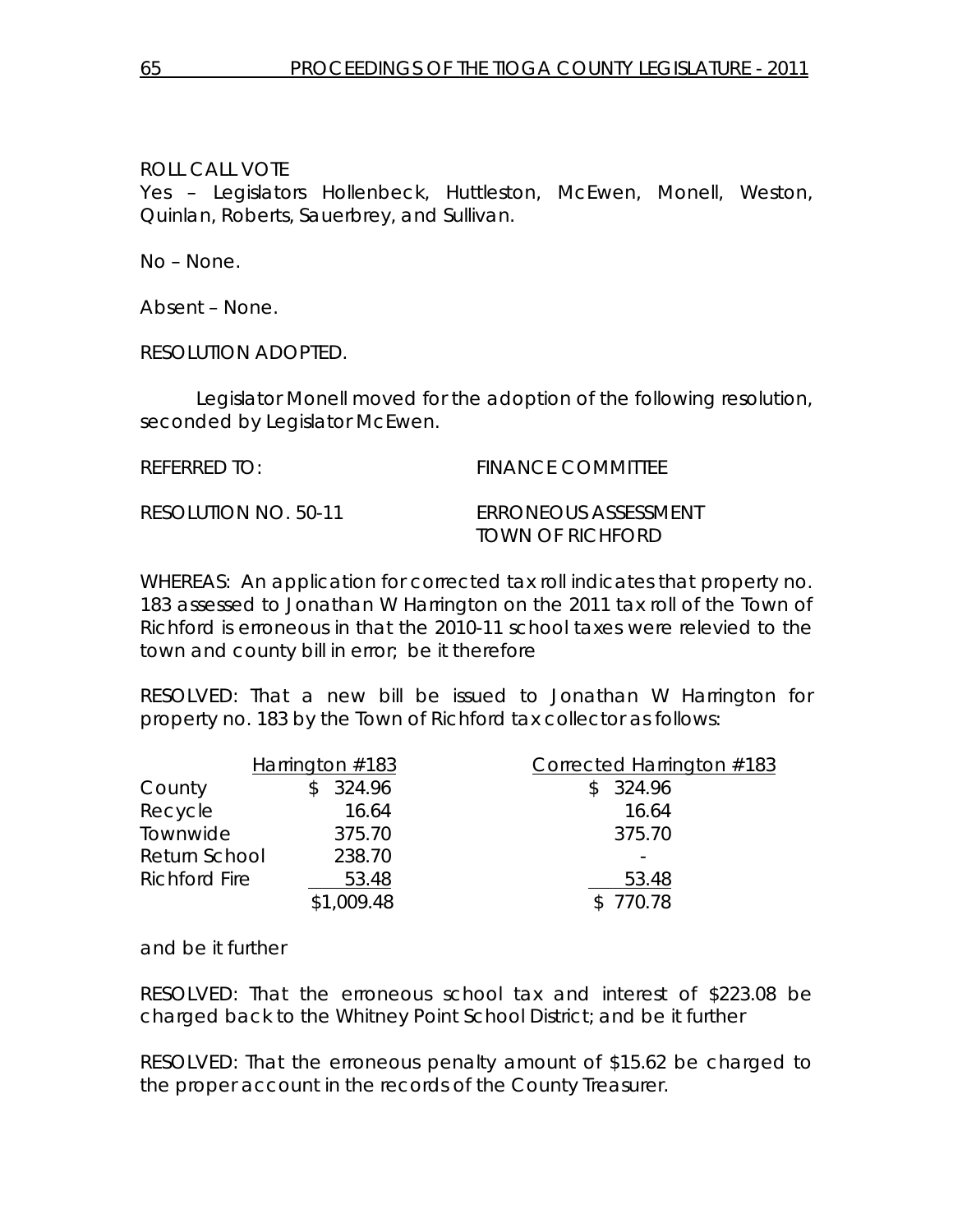Yes – Legislators Hollenbeck, Huttleston, McEwen, Monell, Weston, Quinlan, Roberts, Sauerbrey, and Sullivan.

No – None.

Absent – None.

RESOLUTION ADOPTED.

 Legislator Monell moved for the adoption of the following resolution, seconded by Legislator McEwen.

REFERRED TO: The Second Second Second Second Second Second Second Second Second Second Second Second Second Se

RESOLUTION NO. 51-11 *ERRONEOUS ASSESSMENT TOWN OF OWEGO* 

WHEREAS: An application for corrected tax roll indicates that property no. 230 assessed to Wade M Harding on the 2011 tax roll of the Town of Owego is erroneous in that the 2010-11 village taxes for property no. 1145 assessed to Simon Caudullo on the 2011 tax roll of the Town of Owego were relevied to the town and county bill for property no. 230 in error; and

WHEREAS: The 2011 town and county bill for property no. 230 assessed to Wade M Harding has been paid to the Town of Owego tax collector including the erroneous village tax relevy amount of \$2,464.18; be it therefore

RESOLVED: That a new bill be issued to Simon Caudullo for property no. 1145 by the Town of Owego tax collector as follows:

|                | Caudullo #1145 | Corrected Caudullo #1145 |
|----------------|----------------|--------------------------|
| County         | 1,269.75<br>S. | \$1,269.75               |
| Recycle        | 53.08          | 53.08                    |
| Townwide       | 102.39         | 102.39                   |
| Return School  | 3,243.96       | 3,243.96                 |
| Return Village |                | 2,464.18                 |
|                | \$4,669.18     | \$7,133.36               |

and be it further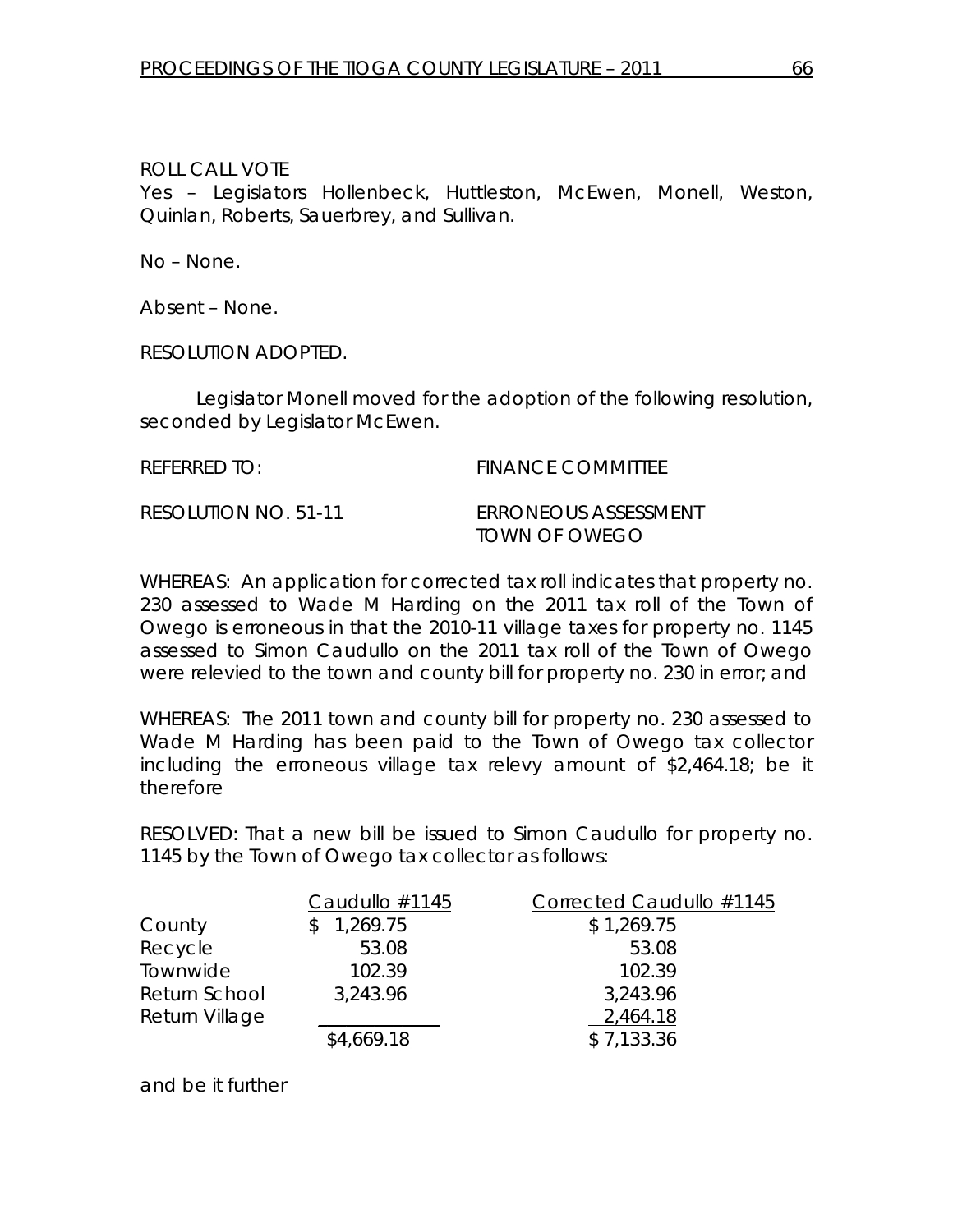RESOLVED: That a refund of \$2,464.18 for the erroneous village tax amount be issued to Wade M Harding for property no. 230 by the County Treasurer.

ROLL CALL VOTE

Yes – Legislators Hollenbeck, Huttleston, McEwen, Monell, Weston, Quinlan, Roberts, Sauerbrey, and Sullivan.

No – None.

Absent – None.

RESOLUTION ADOPTED.

 Legislator Monell moved for the adoption of the following resolution, seconded by Legislator McEwen.

REFERRED TO: FINANCE COMMITTEE

RESOLUTION NO. 52-11 *ERRONEOUS ASSESSMENT TOWN OF OWEGO* 

WHEREAS: An application for corrected tax roll indicates that property no. 208 assessed to Ann Marie Elliker on the 2011 tax roll of the Town of Owego is erroneous in that the 2010-11 village taxes for property no. 517 assessed to James & Karen Campbell on the 2011 tax roll of the Town of Owego were relevied to the town and county bill for property no. 208 in error; and

WHEREAS: The 2011 town and county bill for property no. 208 assessed to Ann Marie Elliker has been paid to the Town of Owego tax collector including the erroneous village tax relevy amount of \$1,058.64; be it therefore

RESOLVED: That a new bill be issued to James & Karen Campbell for property no. 517 by the Town of Owego tax collector as follows: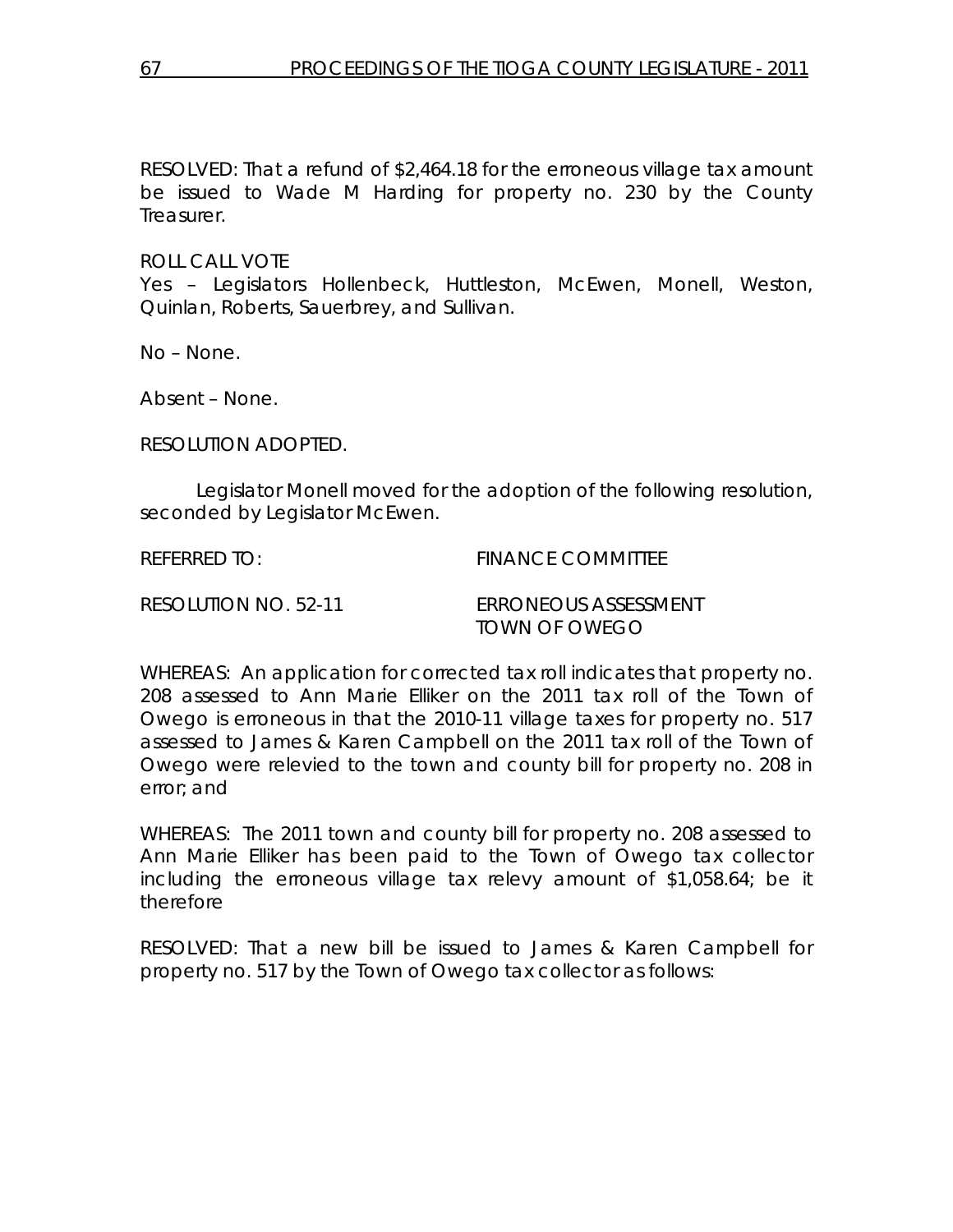|                | Campbell #517 | Corrected Campbell #517 |
|----------------|---------------|-------------------------|
| County         | 367.87        | 367.87                  |
| Recycle        | 15.38         | 15.38                   |
| Townwide       | 29.66         | 29.66                   |
| Return School  | 352.78        | 352.78                  |
| Return Village |               | 1,058.64                |
|                | 765.69        | \$1,824.33              |

and be it further

RESOLVED: That a refund of \$1,058.64 for the erroneous village tax amount be issued to Ann Marie Elliker for property no. 208 by the County Treasurer.

#### ROLL CALL VOTE

Yes – Legislators Hollenbeck, Huttleston, McEwen, Monell, Weston, Quinlan, Roberts, Sauerbrey, and Sullivan.

No – None.

Absent – None.

RESOLUTION ADOPTED.

 Legislator Monell moved for the adoption of the following resolution, seconded by Legislator McEwen.

REFERRED TO: FINANCE COMMITTEE

RESOLUTION NO. 53-11 *ERRONEOUS ASSESSMENT TOWN OF OWEGO* 

WHEREAS: An application for corrected tax roll indicates that property no. 218 assessed to Philip & Barbara Byrd on the 2011 tax roll of the Town of Owego is erroneous in that the 2010-11 village taxes for property no. 1333 assessed to Julie L Carrigan on the 2011 tax roll of the Town of Owego were relevied to the town and county bill for property no. 218 in error; and

WHEREAS: The 2011 town and county bills for these properties have not yet been paid to the Town of Owego tax collector; be it therefore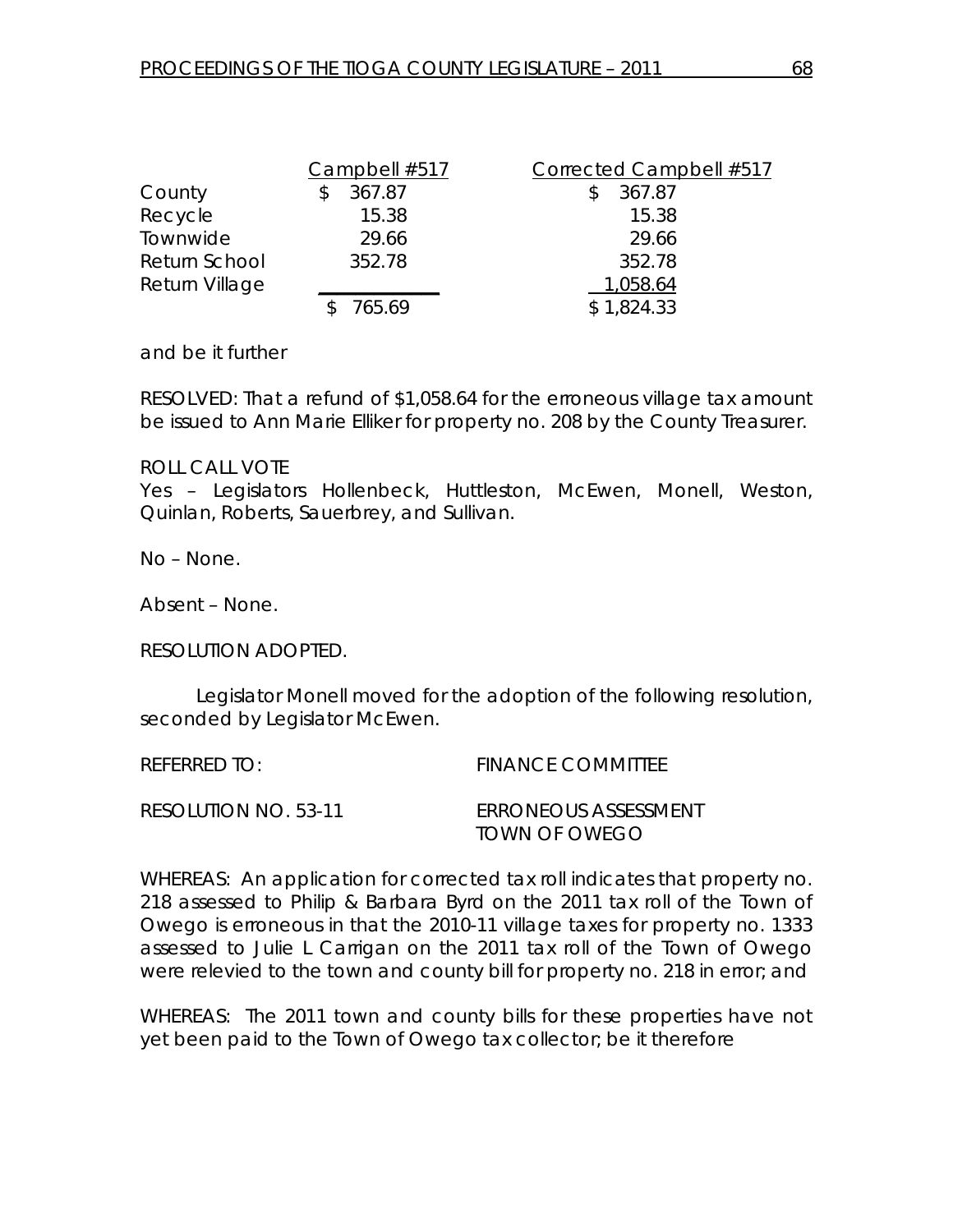RESOLVED: That a new bill be issued to Philip and Barbara Byrd for property no. 218, and a new bill be issued to Julie L Carrigan for property no. 1333 by the Town of Owego tax collector as follows:

|                | Byrd $#218$ | $Carrigan$ #1333 |
|----------------|-------------|------------------|
| County         | \$1,310.53  | 596.58<br>S.     |
| Recycle        | 54.79       | 24.94            |
| Townwide       | 96.41       | 48.11            |
| Return School  |             | 1,524.14         |
| Return Village |             | 1,544.18         |
|                | \$1,461.73  | \$3,737.95       |

#### ROLL CALL VOTE

Yes – Legislators Hollenbeck, Huttleston, McEwen, Monell, Weston, Quinlan, Roberts, Sauerbrey, and Sullivan.

No – None.

Absent – None.

RESOLUTION ADOPTED.

 Legislator Monell moved for the adoption of the following resolution, seconded by Legislator McEwen.

| REFERRED TO:         | <b>FINANCE COMMITTEE</b>                            |
|----------------------|-----------------------------------------------------|
| RESOLUTION NO. 54-11 | <i>ERRONEOUS ASSESSMENT</i><br><i>TOWN OF OWEGO</i> |

WHEREAS: An application for corrected tax roll indicates that property no. 1025 assessed to Georgia Fey on the 2011 tax roll of the Town of Owego is erroneous in that the 2010-11 village taxes for property no. 1053 assessed to William D & Carmelita Oakes on the 2011 tax roll of the Town of Owego were relevied to the town and county bill for property no. 1025 in error; and

WHEREAS: The 2011 town and county bills for these properties have not yet been paid to the Town of Owego tax collector; be it therefore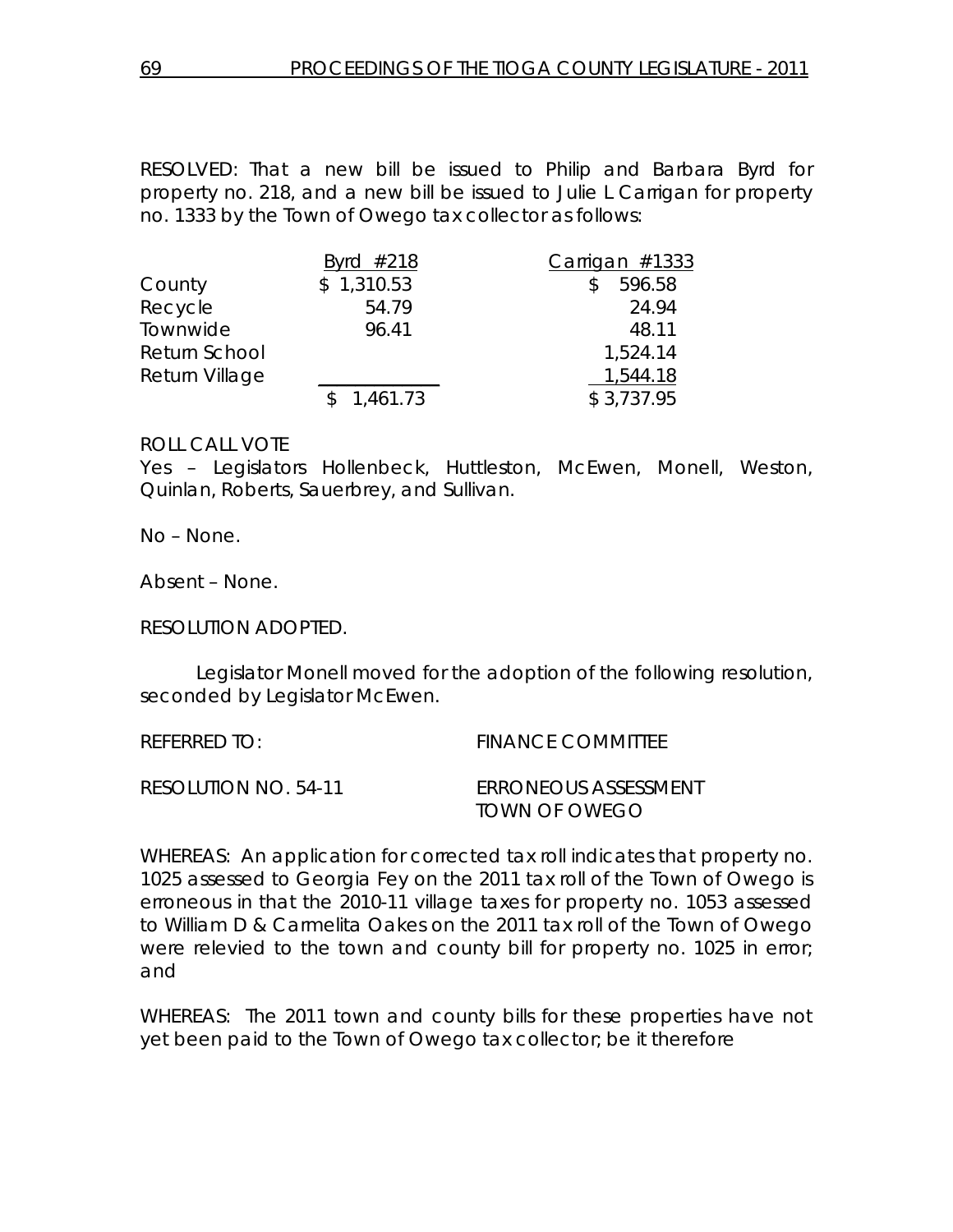RESOLVED: That a new bill be issued to Georgia Fey for property no. 1025, and a new bill be issued to William D & Carmelita Oakes for property no. 1053 by the Town of Owego tax collector as follows:

|                | Fey $#1025$ | Oakes #1053   |
|----------------|-------------|---------------|
| County         | \$933.16    | 293.43<br>\$. |
| Recycle        | 39.01       | 12.27         |
| Townwide       | 75.25       | 23.66         |
| Return School  |             | 749.67        |
| Return Village |             | 757.08        |
|                | \$1,047.42  | \$1,836.11    |

#### ROLL CALL VOTE

Yes – Legislators Hollenbeck, Huttleston, McEwen, Monell, Weston, Quinlan, Roberts, Sauerbrey, and Sullivan.

No – None.

Absent – None.

RESOLUTION ADOPTED.

 Legislator Monell moved for the adoption of the following resolution, seconded by Legislator McEwen.

| REFERRED TO:         | <b>FINANCE COMMITTEE</b>                              |
|----------------------|-------------------------------------------------------|
| RESOLUTION NO. 55-11 | <i>ERRONEOUS ASSESSMENT</i><br><i>TOWN OF SPENCER</i> |

WHEREAS: An application for corrected tax roll indicates that property no. 1748, assessed to Andrea L Battaglia-Lawrence, on the 2011 tax roll of the Town of Spencer is erroneous in that the assessment of \$11,700 included a doublewide mobile home that is located on another parcel, and the actual assessment should be \$2,500; and

WHEREAS: The 2011 Town and County tax bill of \$919.15 for property no. 1748 was paid to the Town of Spencer tax collector by CFCU Community Credit Union on 1/14/11; be it therefore

RESOLVED: That a refund of \$722.74 be issued to CFCU by the Town of Spencer tax collector; and be it further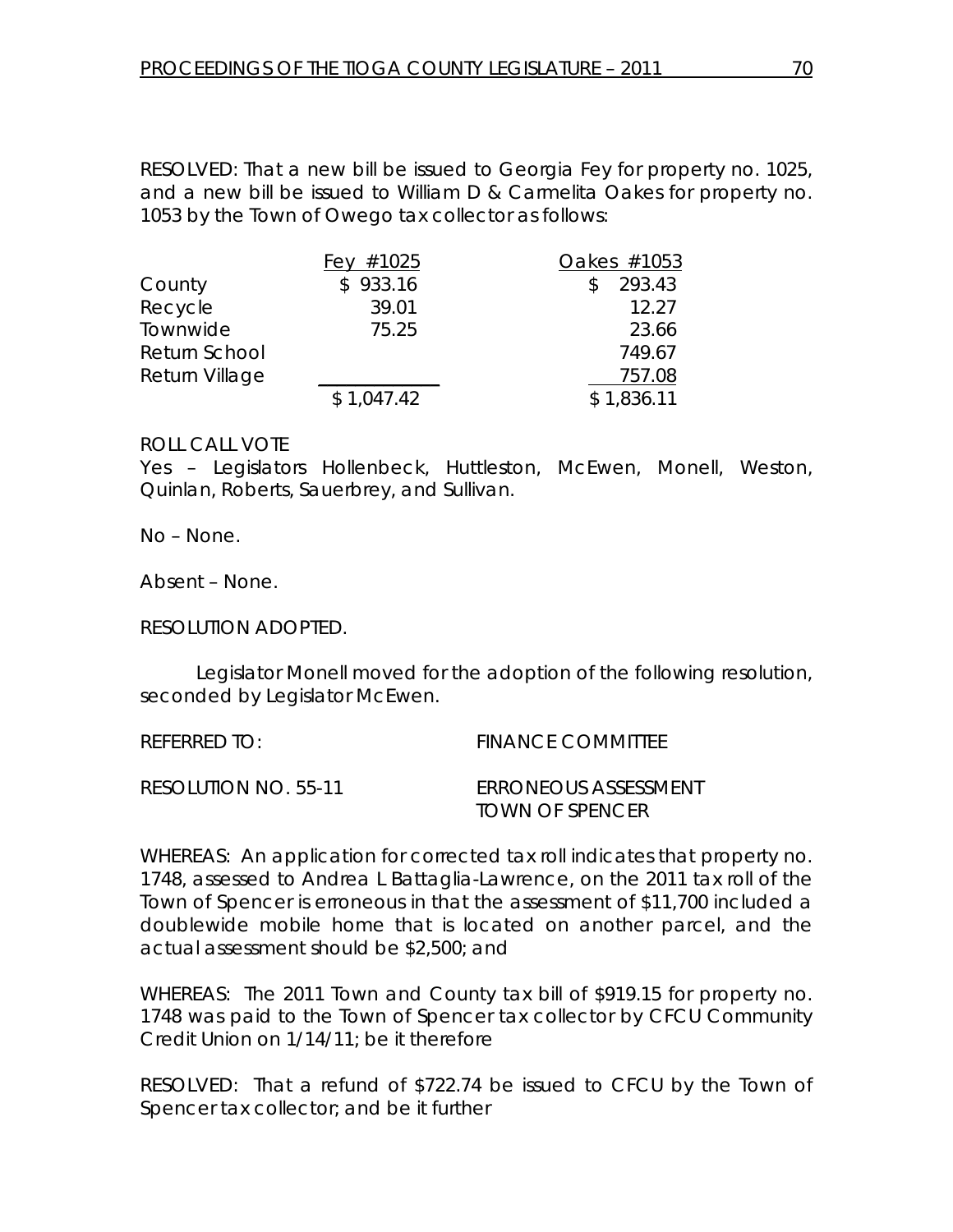RESOLVED: That the erroneous town tax of \$265.51 be charged back to the Town of Spencer, and the erroneous fire tax of \$27.92 be charged back to the Spencer Fire District; and be it further

RESOLVED: That the erroneous solid waste tax of \$17.24 be charged back to the Solid Waste Fund; and be it further

RESOLVED: That the erroneous county tax of \$412.07 be charged to the proper account in the records of the County Treasurer

ROLL CALL VOTE

Yes – Legislators Hollenbeck, Huttleston, McEwen, Monell, Weston, Quinlan, Roberts, Sauerbrey, and Sullivan.

No – None.

Absent – None.

RESOLUTION ADOPTED.

 Legislator Monell moved for the adoption of the following resolution, seconded by Legislator McEwen.

REFERRED TO: THE REFERRED TO: THE REFERRED TO: RESOLUTION NO. 56-11 *ERRONEOUS ASSESSMENT TOWN OF CANDOR* 

WHEREAS: A Supreme Court Order has reduced the assessments for property no. 200 and property no. 3019 assessed to Julie A Mix in the 2011 tax roll of the Town of Candor; and

WHEREAS: Property no. 200 is assessed at \$25,000 on the 2011 tax roll and has been reduced to \$7,718 by the court, and property no. 3019 is assessed at \$1,500 on the 2011 tax roll and has been reduced to \$1,103 by the court; and

WHEREAS: The reduced assessments apply to both school and town and county, and the school taxes for both properties were not paid and have been relevied to the 2011 town and county bills; the tax bills for these properties have not yet been paid to the Town of Candor tax collector; be it therefore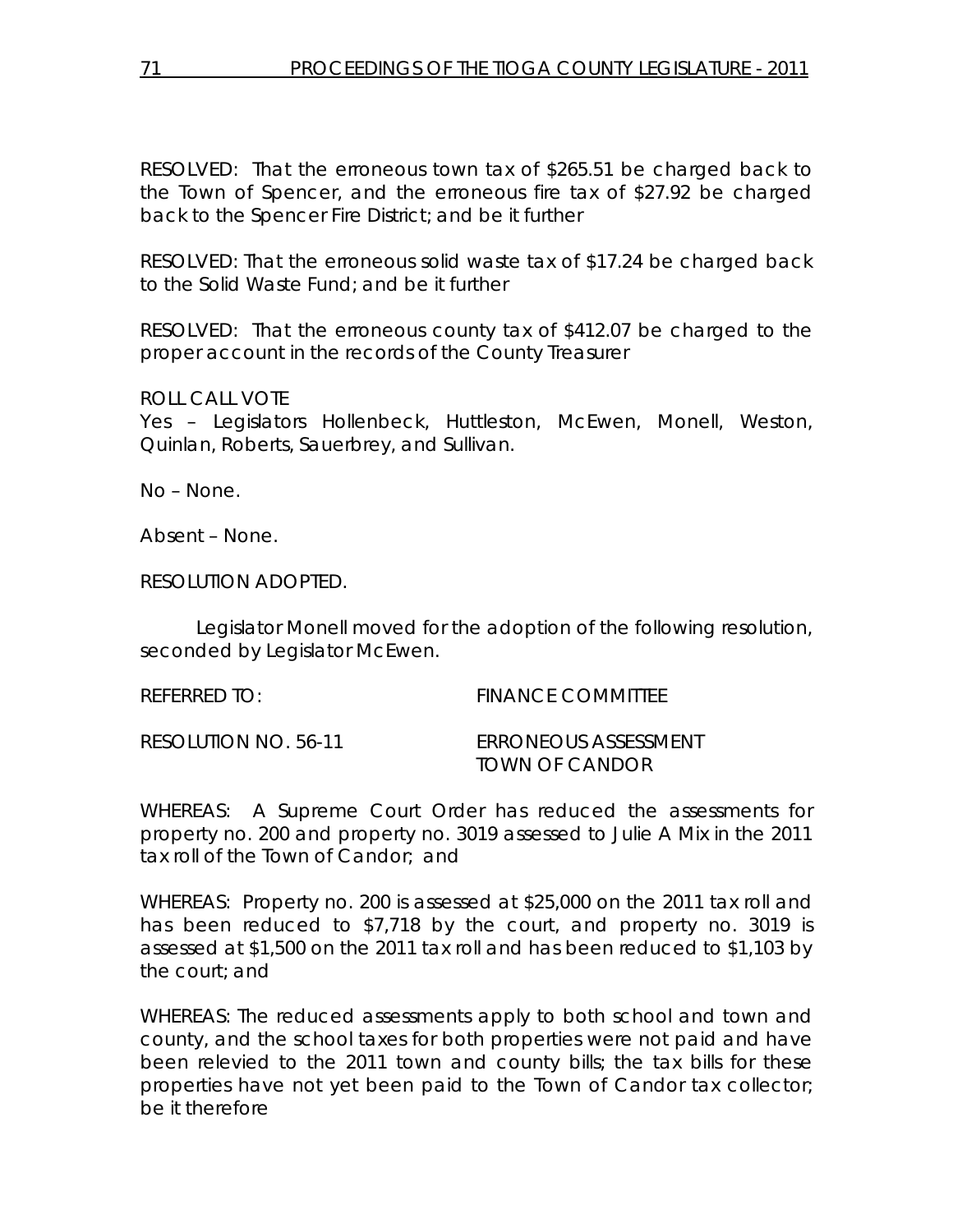RESOLVED: That the Town of Candor tax collector issue new bills to Julie A Mix for properties no. 200 and no. 3019 as follows:

|                        | Mix Acct $#200$ | Mix Acct $#3019$ |
|------------------------|-----------------|------------------|
| County                 | 860.67<br>S     | 123.00           |
| Recycle                | 36.02           | 5.15             |
| Townwide               | 477.60          | 68.26            |
| Part Town              | 111.73          | 15.97            |
| <b>Returned School</b> | 2,199.50        | 314.33           |
| <b>Candor Fire</b>     | 168.95          | 24.15            |
| <b>Total Tax Bill</b>  | \$3,854.47      | 550.86           |

and be it further

RESOLVED: That the erroneous town tax of \$1,349.95 be charged back to the Town of Candor, and the erroneous fire tax of \$387.02 be charged back to the Candor Fire District; and be it further

RESOLVED: That the erroneous solid waste tax of \$82.51 be charged back to the Solid Waste Fund; and be it further

RESOLVED: That the erroneous school tax and interest of \$4,708.59 be charged back to the Owego-Apalachin School District; and be it further

RESOLVED: That the erroneous county tax of \$1,971.48 and school penalties of \$329.61 be charged to the proper accounts in the records of the County Treasurer

ROLL CALL VOTE

Yes – Legislators Hollenbeck, Huttleston, McEwen, Monell, Weston, Quinlan, Roberts, Sauerbrey, and Sullivan.

No – None.

Absent – None.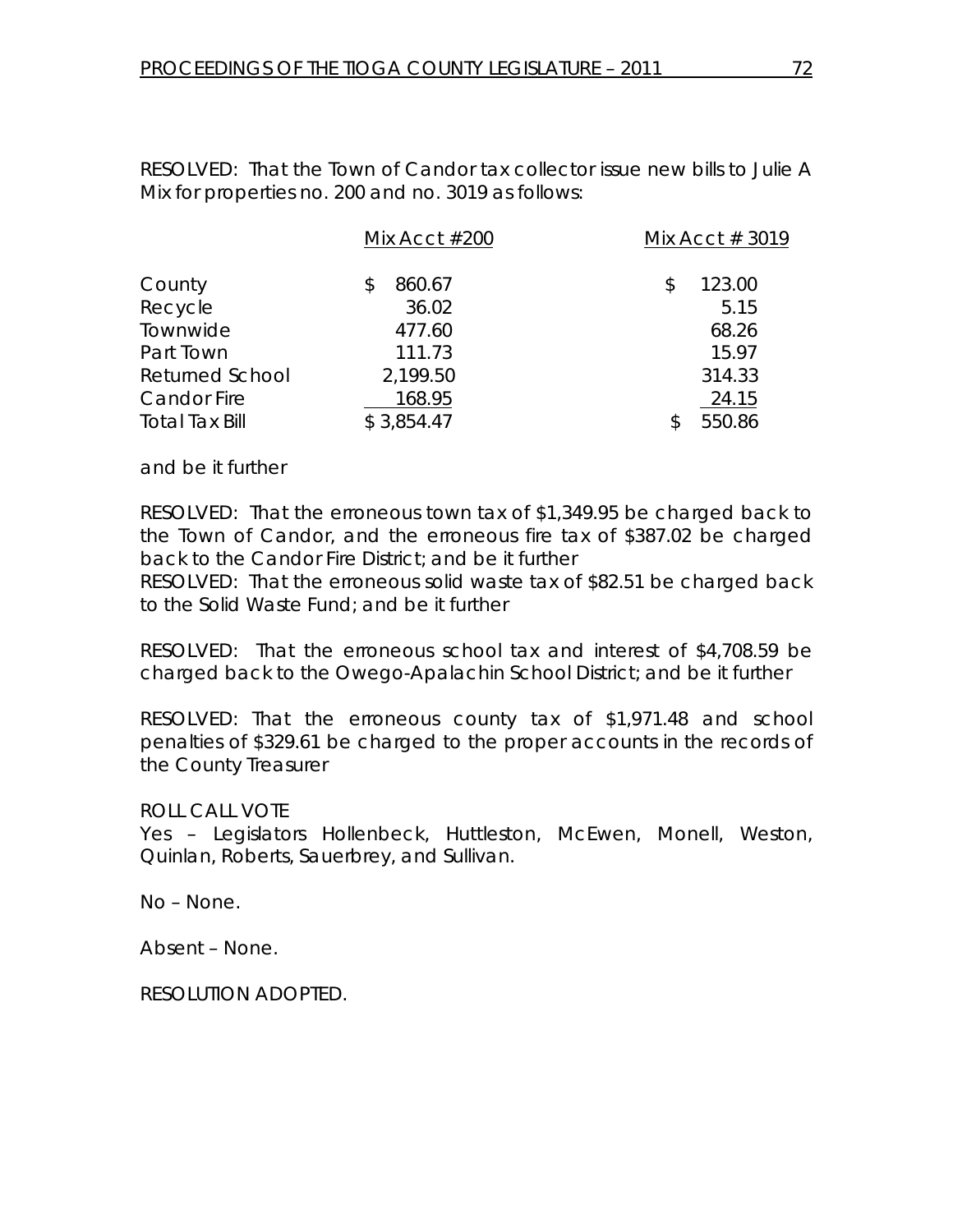Legislator Huttleston moved for the adoption of the following resolution, seconded by Legislator Hollenbeck.

## REFERRED TO: HEALTH & HUMAN SERVICES COMMITTEE

# RESOLUTION NO. 57-11 *APPOINT MEMBER TO THE TIOGA COUNTY BOARD OF HEALTH*

WHEREAS: Section 344 of the Public Health Law requires that members of the Board of Health shall serve six (6) year staggered terms; and

WHEREAS: John Ober, DVM, resigned from the Board of Health 3/17/2010; and

WHEREAS: The appointed term for John Ober, DVM, on the Board of Health expires 12/31/2011; and

WHEREAS: Joseph Picco, DDS, has agreed to fill the unexpired term of John Ober, DVM; therefore be it

RESOLVED: That Joseph Picco, DDS, be appointed to the Board of Health to fill the unexpired term of John Ober, DVM, for a term of 2/17/2011- 12/31/2011.

ROLL CALL VOTE Yes – Legislators Hollenbeck, Huttleston, McEwen, Monell, Weston, Quinlan, Roberts, Sauerbrey, and Sullivan.

No – None.

Absent – None.

## RESOLUTION ADOPTED.

 Legislator Sauerbrey moved for the adoption of the following resolution, seconded by Legislator McEwen.

REFERRED TO: PUBLIC SAFETY COMMITTEE

RESOLUTION NO. 58-11 *APPOINT MEMBERS ALTERNATIVES TO INCARCERATION ADVISORY BOARD*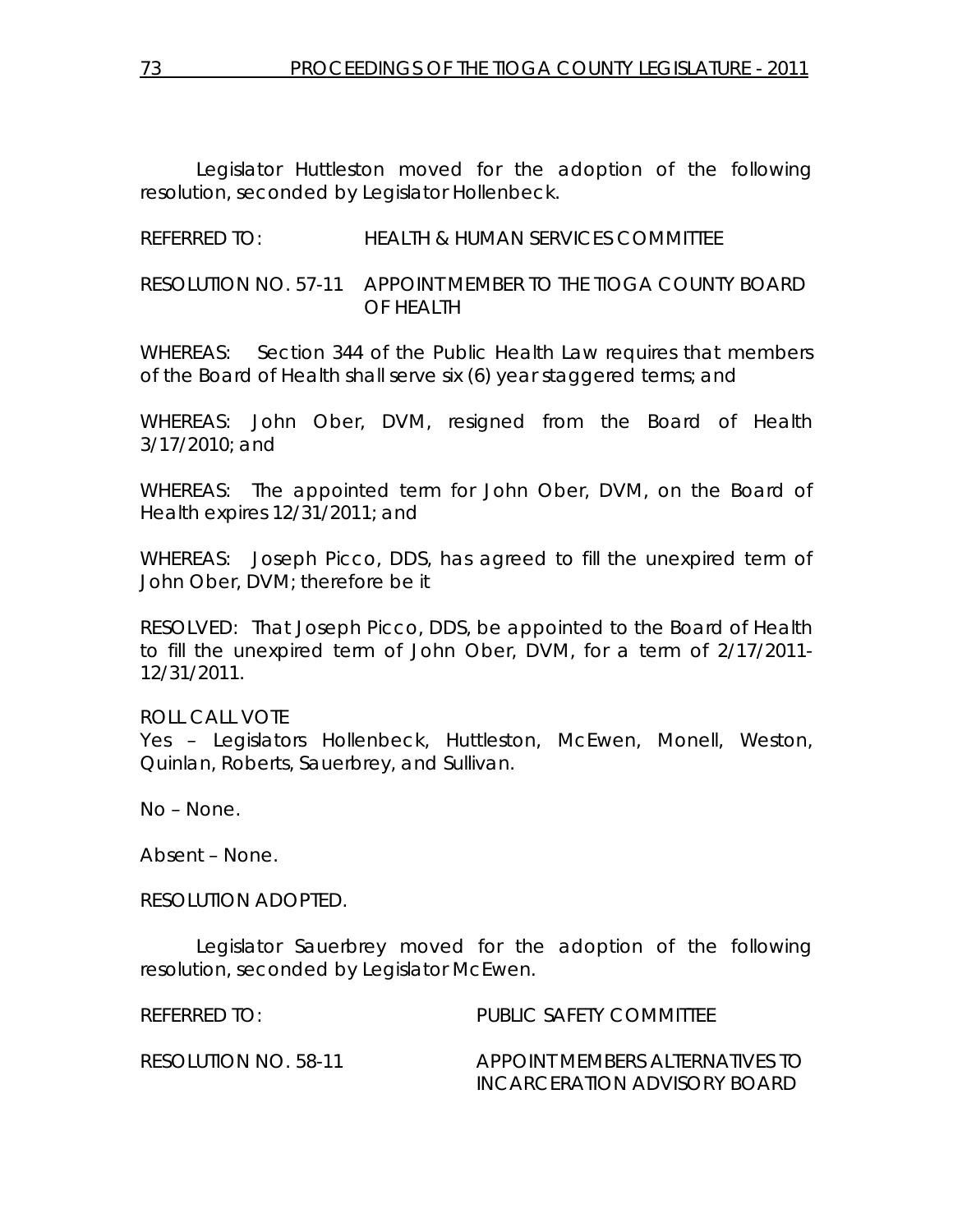RESOLVED: That the following members be appointed to the Alternatives to Incarceration Advisory Board for the following terms:

#### TERM

| Ex-Offender                                          | $4/1/11-3/31/12$   |
|------------------------------------------------------|--------------------|
| Crime Victim                                         | $4/1/11-3/31/12$   |
| Rep for Private Organization Operating within County | 4/1/11-3/31/12     |
| State Certified Provider of Alcohol and/or Substance |                    |
| Abuse Treatment                                      | $4/1/11 - 3/31/12$ |

## ROLL CALL VOTE

Yes – Legislators Hollenbeck, Huttleston, McEwen, Monell, Weston, Quinlan, Roberts, Sauerbrey, and Sullivan.

No – None.

Absent – None.

RESOLUTION ADOPTED.

 Legislator Sauerbrey moved for the adoption of the following resolution, seconded by Legislator McEwen.

## REFERRED TO: PUBLIC SAFETY COMMITTEE

RESOLUTION NO. 59-11 *APPROVE ALTERNATIVES TO INCARCERATION 2011 CONSOLIDATED SERVICE PLAN* 

WHEREAS: The Alternatives To Incarceration Service Plan for 2011 has been presented to and approved by members of the Alternatives To Incarceration Committee on January 20, 2011; now therefore be it

RESOLVED: That the Tioga County Legislature approve the Alternatives To Incarceration Service Plan for the time period of 1/1/2011 to 12/31/2011 and submit same to the NYS Division of Criminal Justice Services and Office of Probation and Correctional Alternatives to continue state-grant funding for Pre-Trial Release, Community Service, and Specialized & Drug/Alcohol Programs.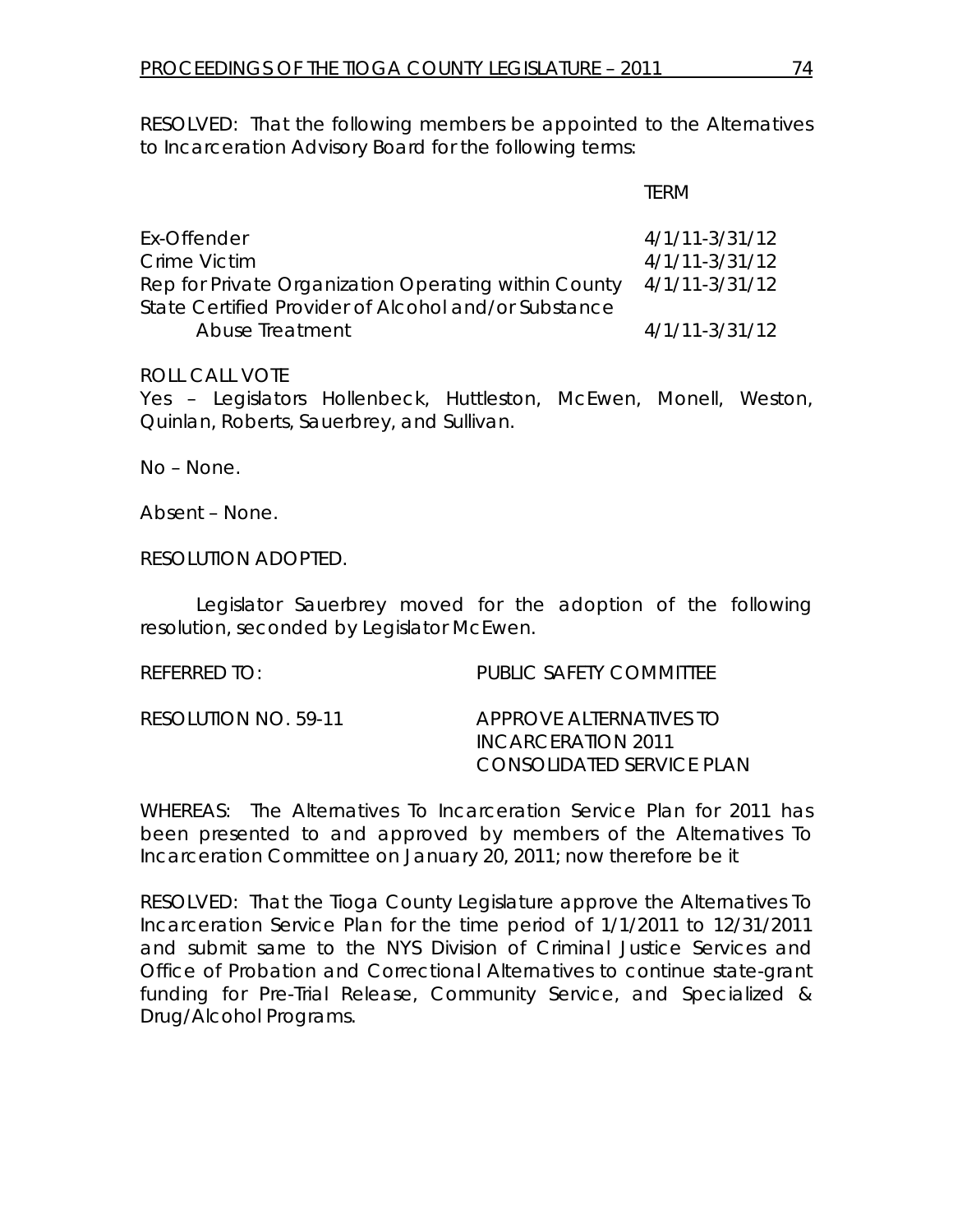Yes – Legislators Hollenbeck, Huttleston, McEwen, Monell, Weston, Quinlan, Roberts, Sauerbrey, and Sullivan.

No – None.

Absent – None.

RESOLUTION ADOPTED.

 Legislator McEwen moved for the adoption of the following resolution, seconded by Legislator Hollenbeck.

| <b>REFERRED TO:</b> | <b>LEGISLATIVE WORKSESSION</b> |
|---------------------|--------------------------------|
|                     |                                |

RESOLUTION NO. 60-11 *AMEND POLICY 29 RULES OF PROCEDURE OF THE TIOGA COUNTY LEGISLATURE* 

WHEREAS: Policy 29 Rules of Procedure of the Tioga County Legislature needs updating as to Section 2-Committees; and

WHEREAS: Section 2-Committees Finance/Legal needs to have Safety added; and

WHEREAS: Section 2-Committees Public Safety/Probation, DWI, Safety & Coroner needs to have Safety removed; therefore be it

RESOLVED: That Policy 29 Rules of Procedure of the Tioga County Legislature be amended as follows:

Section 2-Committees – Finance/Legal – add Safety to now read Finance/Legal & Safety.

Section 2-Committees – Public Safety/Probation, DWI, Safety & Coroner – remove Safety to now read Public Safety/Probation, DWI & Coroner

And be it further

RESOLVED: That the remainder of Policy 29 Rules of Procedure of the Tioga County Legislature shall remain in full force and effect.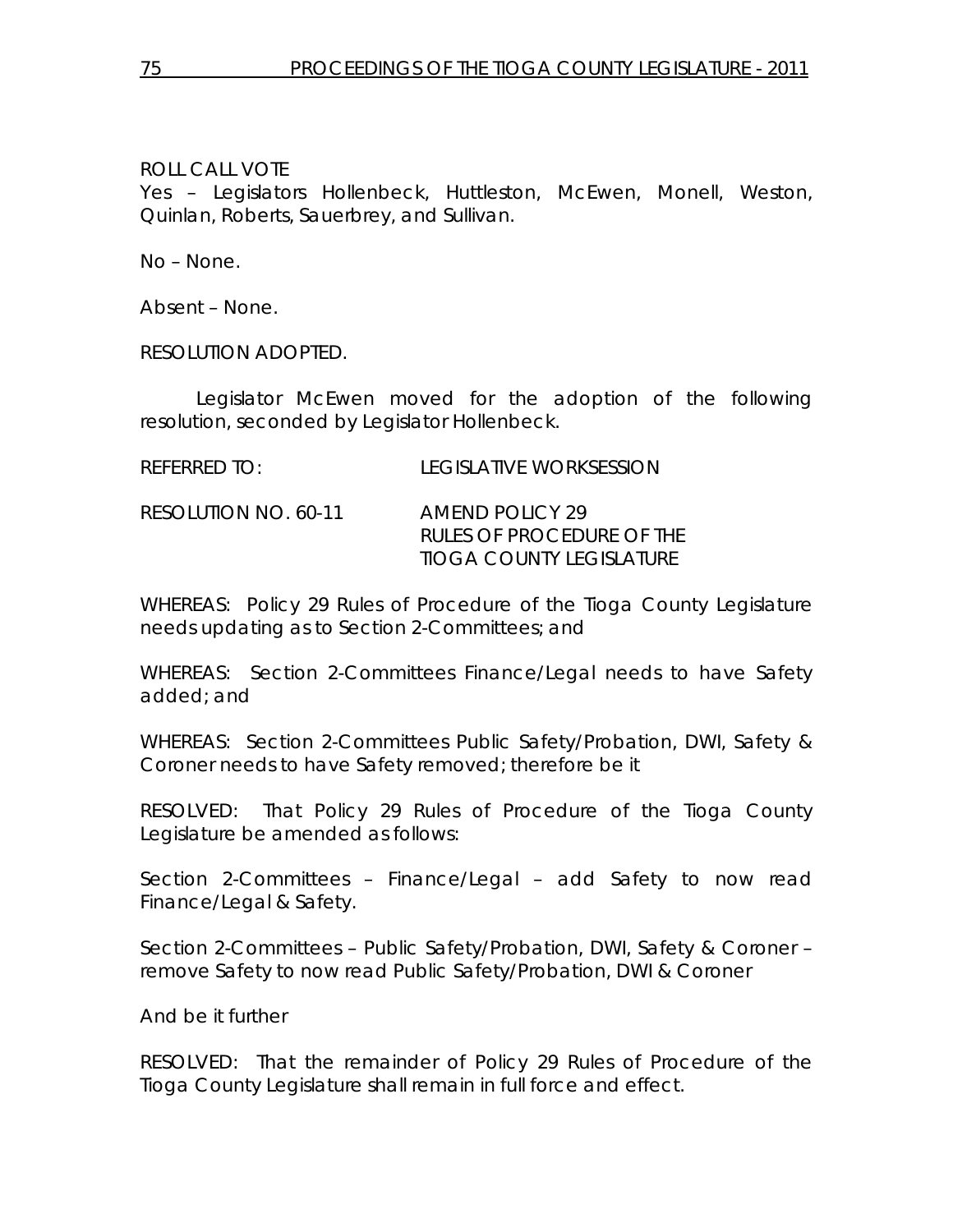Yes – Legislators Hollenbeck, Huttleston, McEwen, Monell, Weston, Quinlan, Roberts, Sauerbrey, and Sullivan.

No – None.

Absent – None.

RESOLUTION ADOPTED.

 Legislator Hollenbeck moved for the adoption of the following resolution, seconded by Legislator Monell.

REFERRED TO: PERSONNEL COMMITTEE

RESOLUTION NO. 61-11 *DEFERRED COMPENSATION EXTENSION AGREEMENT* 

WHEREAS: Tioga County currently use the services of Nationwide Retirement Solutions to administer the deferred compensation program, 457 plan, available to all employees; and

WHEREAS: The contract with Nationwide Retirement Solutions expires on March 8, 2011; and

WHEREAS: The County has the option of renewing the contract for 2 one year periods; and

WHEREAS: Nationwide Retirement Solutions is the named deferred compensation carrier in the CSEA contract; and

WHEREAS: All terms and provisions of the original contract will remain in full force and effect; therefore be it

RESOLVED: That the Tioga County Legislature authorizes the Legislative Chair to execute the necessary documents, subject to review by the County Attorney, to extend the services of Nationwide Retirement Solutions as our deferred compensation administrator for the period of March 8, 2011 through March 8, 2012.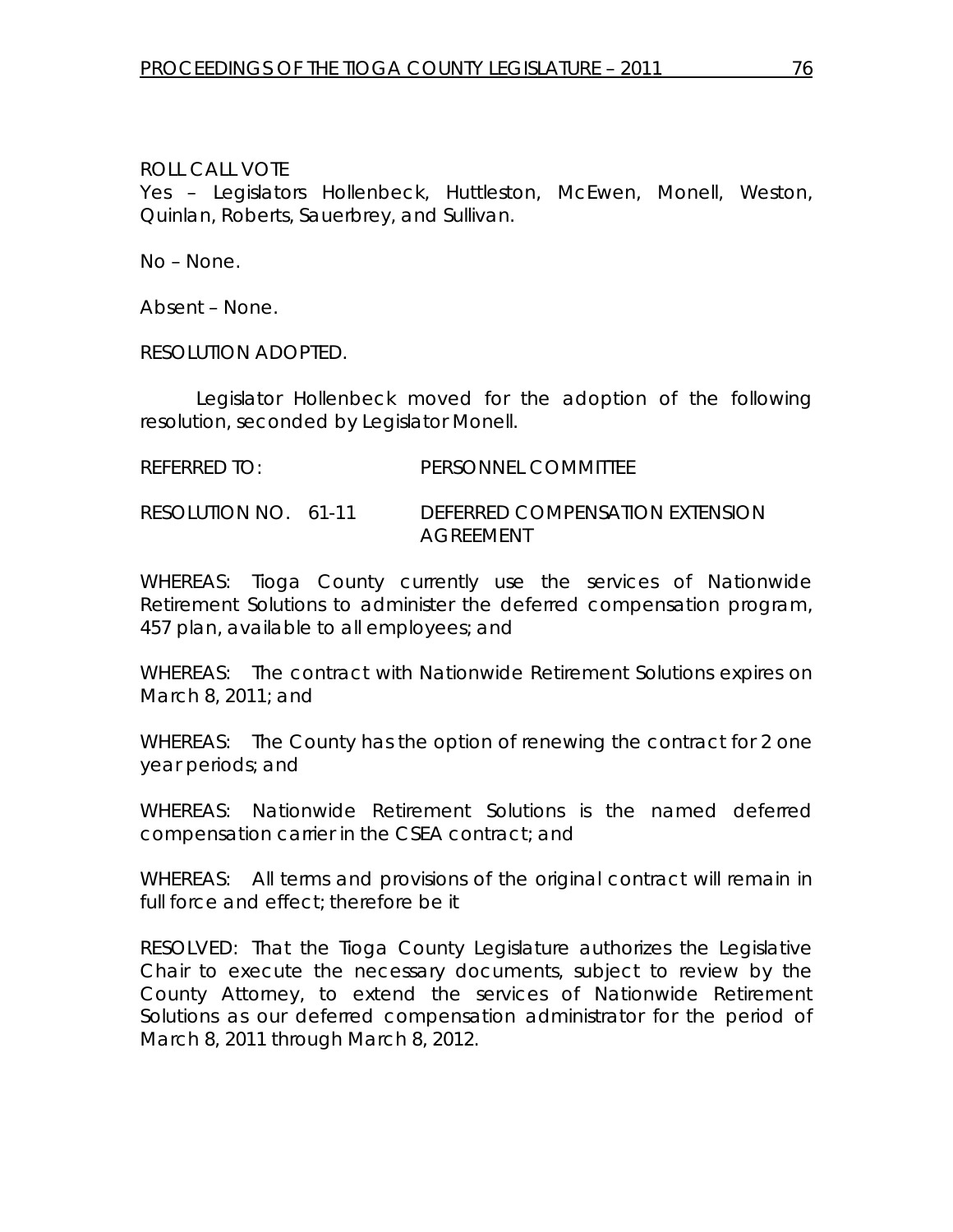Yes – Legislators Hollenbeck, Huttleston, McEwen, Monell, Weston, Quinlan, Roberts, Sauerbrey, and Sullivan.

No – None.

Absent – None.

RESOLUTION ADOPTED.

 Legislator Hollenbeck moved for the adoption of the following resolution, seconded by Legislator Monell.

| REFERRED TO:         | LEGISLATIVE WORKSESSION<br>PERSONNEL COMMITTEE                        |
|----------------------|-----------------------------------------------------------------------|
| RESOLUTION NO. 62-11 | STANDARD WORK DAY AND<br><b>REPORTING RESOLUTION</b><br>PUBLIC HEALTH |

WHEREAS: The New York State Retirement System created new reporting regulations in 2009 that require establishment of terms and work hours for elected and appointed officials and a resolution stating such at the onset of each term; therefore be it

RESOLVED: That the County of Tioga hereby establishes the following as standard work days for elected and appointed officials, and will report the following days worked to the New York State and Local Employees' Retirement System based on the record of activities maintained and submitted by the following officials to the Clerk of this body;

| Title<br><b>Appointed Officials</b> | Name     | Social<br>Security<br><b>Number</b><br>(Last<br>4 digits) | Registration<br><b>Number</b> | Standard<br>Work Day<br>(Hrs/day) | Term<br>Begins/Ends | <b>Participates</b><br>in<br>Employer's<br>Time<br>Keeping<br>System<br>(Y/N) | Days/Month<br>(based on<br>Record of<br>Activities) |
|-------------------------------------|----------|-----------------------------------------------------------|-------------------------------|-----------------------------------|---------------------|-------------------------------------------------------------------------------|-----------------------------------------------------|
| Public Health                       | Johannes |                                                           |                               |                                   | $1/11/11-$          |                                                                               |                                                     |
| <b>Director</b>                     | Peeters  | 8507                                                      | 10560233                      |                                   | 1/10/17             | $\checkmark$                                                                  | N/A                                                 |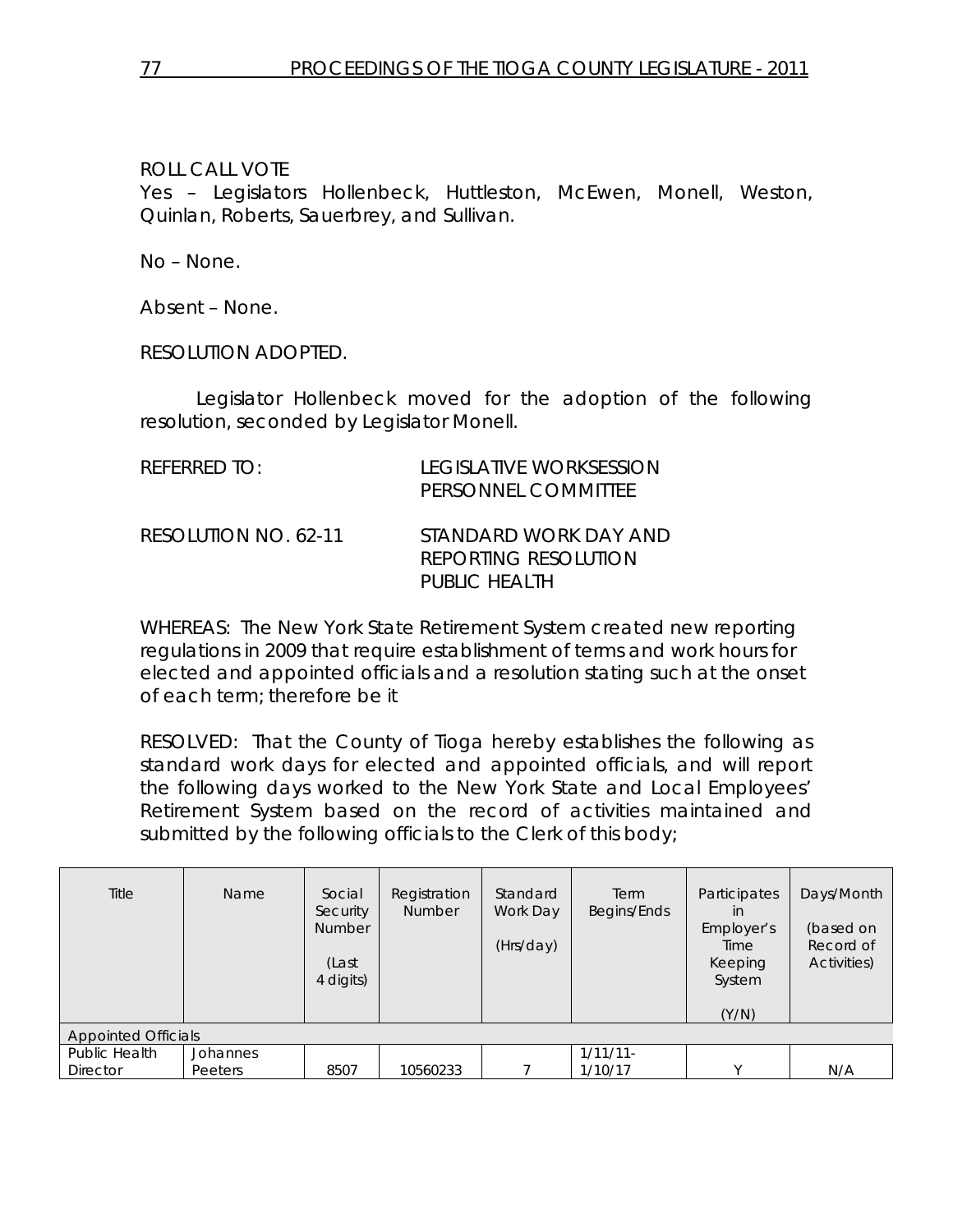Yes – Legislators Hollenbeck, Huttleston, McEwen, Monell, Weston, Quinlan, Roberts, Sauerbrey, and Sullivan.

No – None.

Absent – None.

RESOLUTION ADOPTED.

 Legislator Sullivan moved for the adoption of the following resolution, seconded by Legislator Monell.

| REFERRED TO:         | PERSONNEL COMMITTEE<br>ECONOMIC DEVELOPMENT &<br><b>PLANNING COMMITTEE</b>             |
|----------------------|----------------------------------------------------------------------------------------|
| RESOLUTION NO. 63-11 | AMEND RESOLUTION 275-10<br>STAFF CHANGES 2011;<br><b>AGRICULTURE PROGRAM ASSISTANT</b> |

WHEREAS: Resolution 275-10 authorized the creation of a temporary, parttime Agriculture Program Assistant position for the period of 1/1/11 – 12/31/2012; and

WHEREAS: This position was created to coincide with two anticipated agricultural district reviews as mandated by Article 25AA of the NYS Agricultural Districts Law; and

WHEREAS: NYS Department of Agriculture & Markets' Agriculture Protection Division has rescheduled one of the said reviews for Tioga County to coincide with its' original anniversary date and thus the use of a temporary, part-time position staff person will not be needed until 12/1/12 and last only 13 months in duration instead of 24 months since both reviews will be conducted virtually concurrently instead of one after the other; therefore be it

 RESOLVED: That Resolution 275-10 is hereby amended to reflect the duration of the temporary, part-time Agricultural Program Assistant shall be in effect from 12/1/12 through 1/31/13 at the established hourly rate of \$20.36.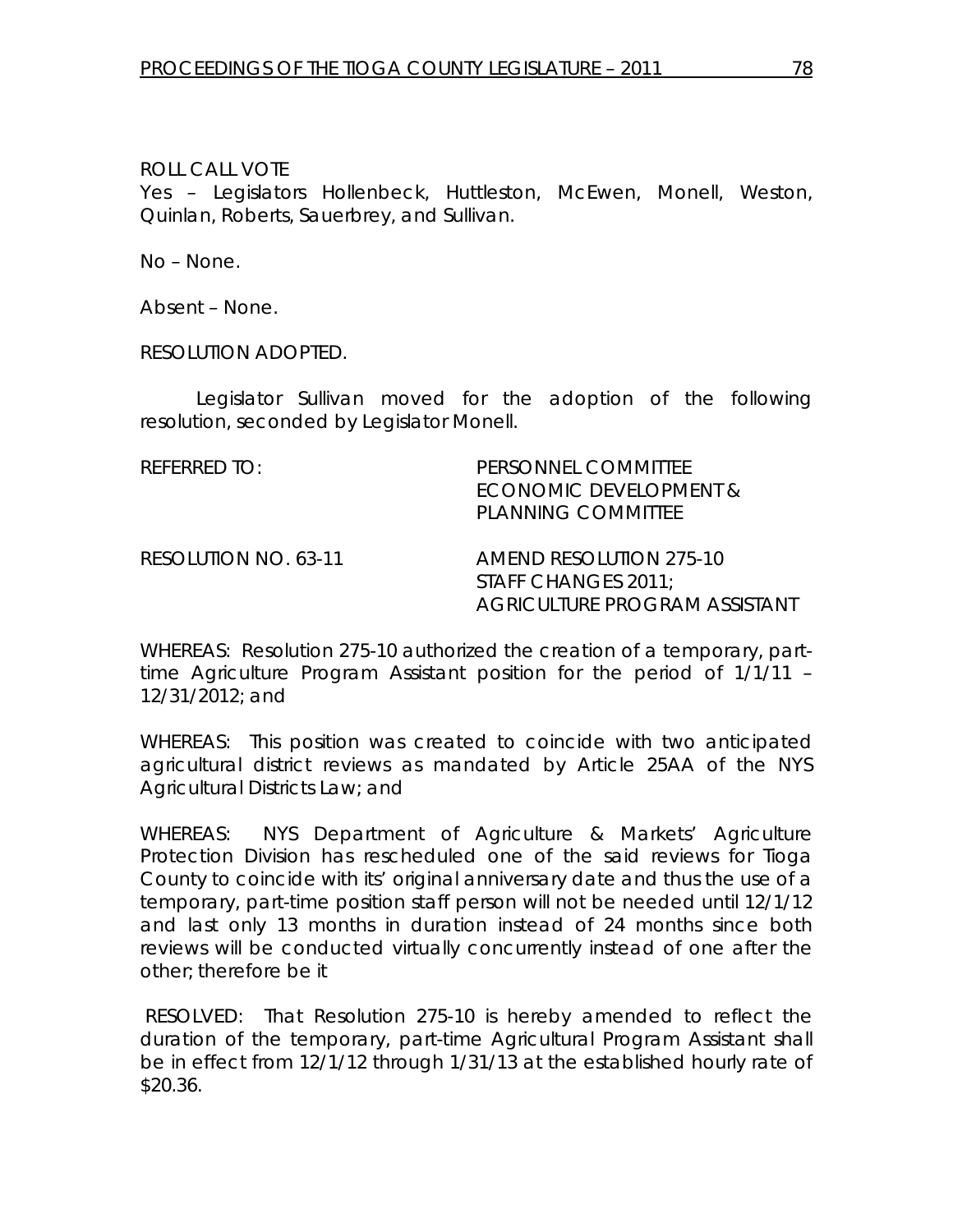Legislator McEwen made a motion to amend the above resolution, seconded by Legislator Sauerbrey and to read as follows:

The third Whereas change 12/1/12 to "12/1/11" and change 13 months to "14 months".

The Resolved change 12/1/12 to "12/1/11".

ROLL CAL VOTE ON THE AMENDMENT WAS AS FOLLOWS:

ROLL CALL VOTE

Yes – Legislators Hollenbeck, Huttleston, McEwen, Monell, Weston, Quinlan, Roberts, Sauerbrey, and Sullivan.

No – None.

Absent – None.

AMENDMENT ADOPTED

ROLL CALL VOTE ON THE AMENDED RESOLUTION WAS AS FOLLOWS:

ROLL CALL VOTE Yes – Legislators Hollenbeck, Huttleston, McEwen, Monell, Weston, Quinlan, Roberts, Sauerbrey, and Sullivan.

No – None.

Absent – None.

RESOLUTION AS AMENDED ADOPTED.

 Legislator Huttleston moved for the adoption of the following resolution, seconded by Legislator Hollenbeck.

| REFERRED TO: | <b>HEALTH &amp; HUMAN SERVICES COMMITTEE</b> |
|--------------|----------------------------------------------|
|              | <b>PERSONNEL COMMITEE</b>                    |

RESOLUTION NO. 64-11 *REQUEST WAIVER OF HIRING FREEZE PUBLIC HEALTH DEPARTMENT*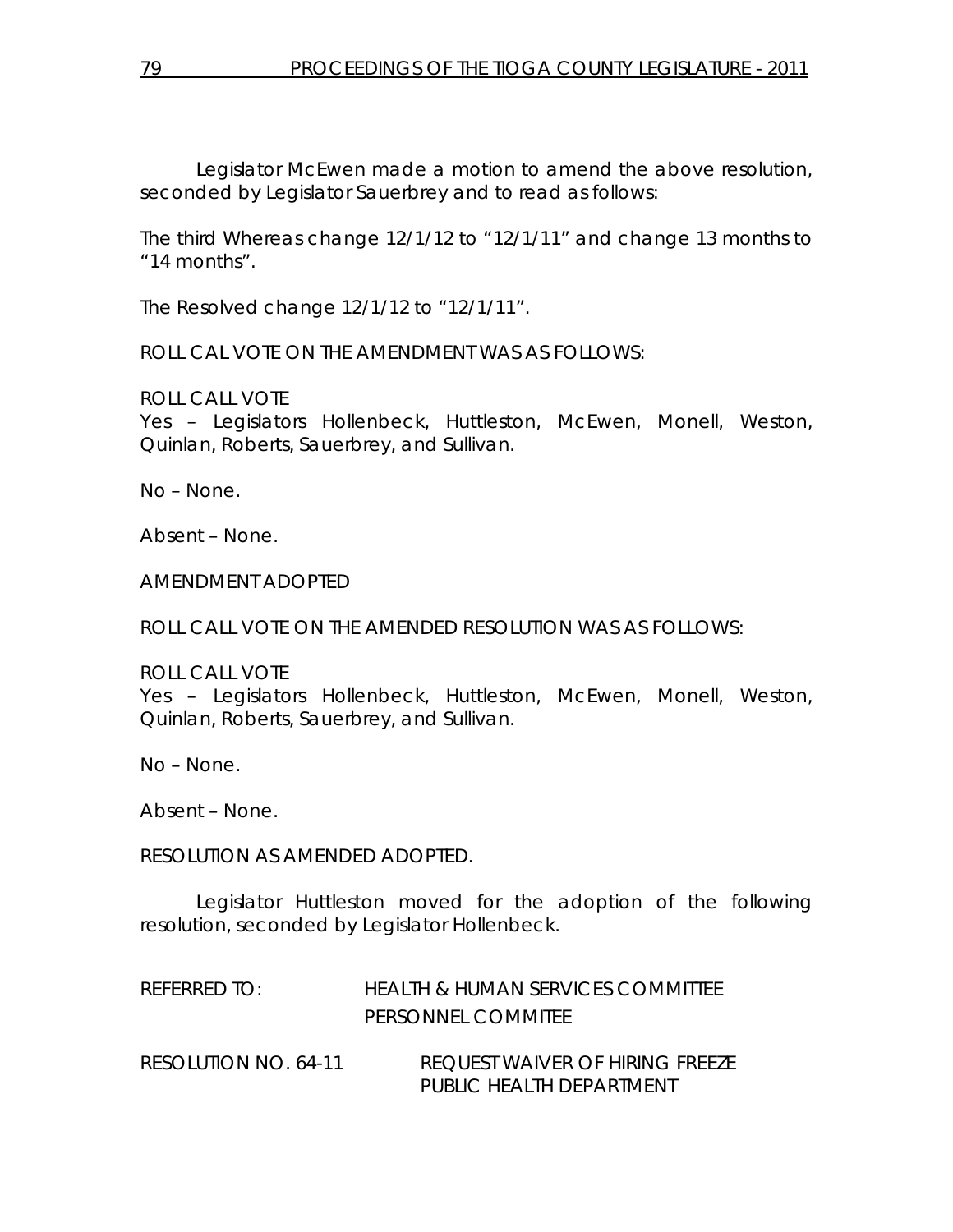WHEREAS: Resolution 269-10 instituted a 90-day hiring delay, in accordance with Resolution 147-09, for most positions sought for backfill which could not otherwise be filled by promotion; and

WHEREAS: The Public Health Department has been carrying a vacant Senior Typist position since 8/13/10; and

WHEREAS: On 1/26/11, the Public Health Director filled said vacancy by promotion of a Typist, Denise Morykan, within his department; and

WHEREAS: The Public Health Director is now in need of backfilling a Typist vacancy; and

WHEREAS: The Public Health Director received verbal approval at the 1/20/11, legislative work session to begin recruiting for the Typist position due to the fact he has carried a vacancy at the promotional level for more than 90 days; therefore be it

RESOLVED: That the Public Health Director is hereby granted a waiver from the 90-day hiring freeze for a Typist position, vacated by Ms. Morykan, and is authorized to fill said position as of 2/16/11, from the appropriate civil service eligible list at an annual salary of \$21,874.00 (CSEA Grade III).

# ROLL CALL VOTE

Yes – Legislators Hollenbeck, Huttleston, McEwen, Monell, Weston, Quinlan, Sauerbrey, and Sullivan.

No – Legislator Roberts.

Absent – None.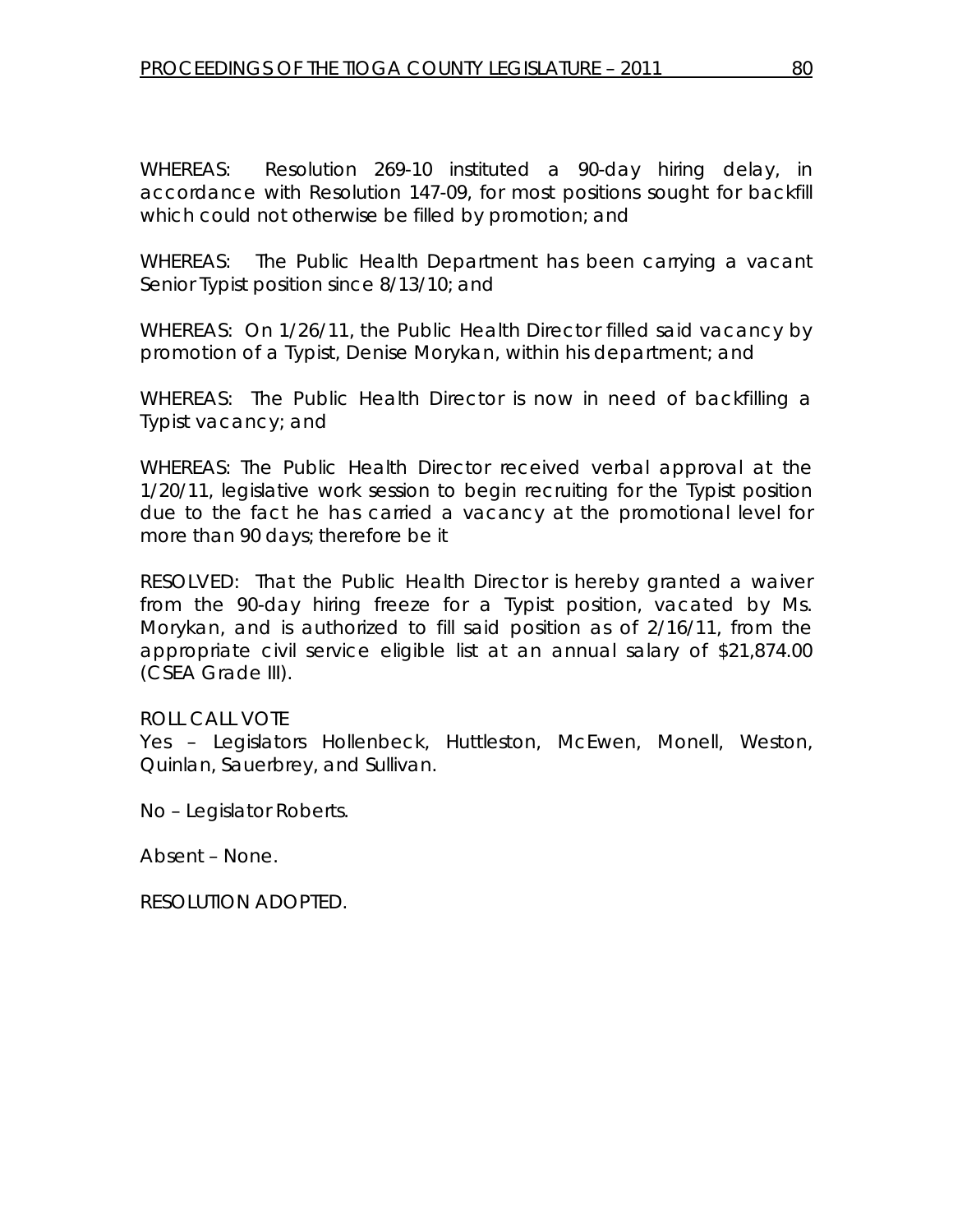Legislator Sauerbrey moved for the adoption of the following resolution, seconded by Legislator McEwen.

| <b>REFERRED TO:</b>  | <b>PUBLIC SAFETY COMMITTEE</b><br>PERSONNEL COMMITTEE                                                       |
|----------------------|-------------------------------------------------------------------------------------------------------------|
| RESOLUTION NO. 65-11 | <i>BACKFILL FULL TIME</i><br>DEPUTY SHERIFF POSITION;<br>AUTHORIZE HIRING WAIVER<br><i>SHERIFF'S OFFICE</i> |

WHEREAS: The Tioga County Sheriff's Office has a need to backfill a full-time Deputy Sheriff position due to the promotion of a Deputy Sheriff effective February 12, 2011; and

WHEREAS: The Tioga County Legislature established a 90-day delay in backfilling vacant positions for the purpose of cost savings; and

WHEREAS: The Sheriff is in need of backfilling this most recent Deputy Sheriff vacancy in order to maintain adequate staffing levels for the road patrol division; therefore be it

RESOLVED: That the Sheriff is hereby granted a waiver from the 90-day hiring delay for the position of Deputy Sheriff; and be it further

RESOLVED: That the Tioga County Legislature authorizes the Sheriff's Office to fill the full-time Deputy Sheriff position from the appropriate civil service list at an annual salary of \$42,108 per year, effective March 12, 2011.

ROLL CALL VOTE

Yes – Legislators Hollenbeck, Huttleston, McEwen, Monell, Weston, Quinlan, Roberts, Sauerbrey, and Sullivan.

No – None.

Absent – None.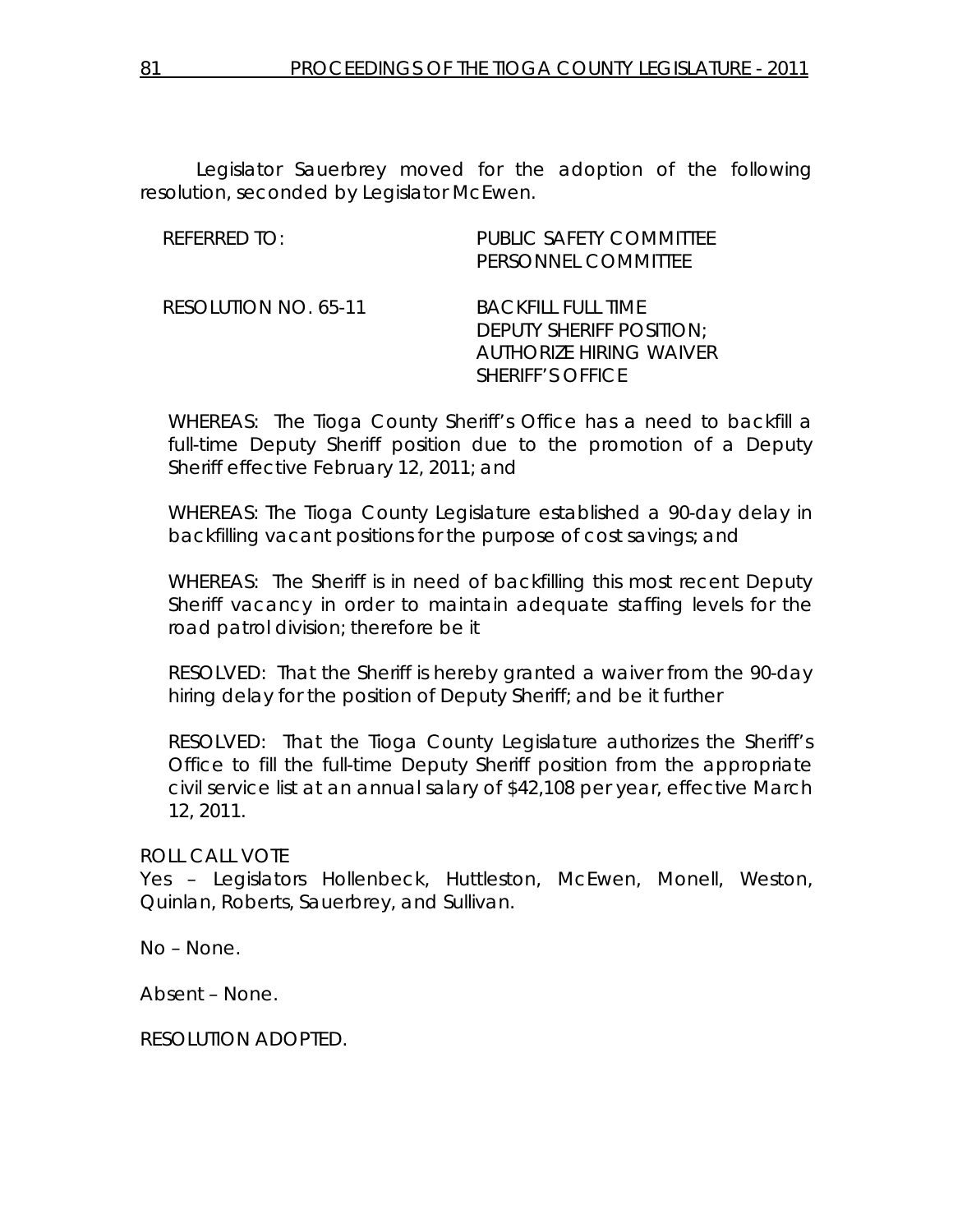Legislator McEwen moved for the adoption of the following resolution, seconded by Legislator Hollenbeck.

REFERRED TO: The Second Second Second Second Second Second Second Second Second Second Second Second Second Se PERSONNEL COMMITTEE

RESOLUTION NO. 66-11 *AUTHORIZE CONTRACT* 

 *TREASURER'S OFFICE* 

WHEREAS: Jane Bradley, former Deputy Treasurer and Chief Accountant, resigned December 31, 2010 after 3 years of service; and

WHEREAS: Mrs. Bradley had minimal time to train her replacement and the County Treasurer expects additional technical training will be needed as the new replacement encounters new financial reporting tasks; and

WHEREAS: The County Treasurer would like Mrs. Bradley to provide said training and Mrs. Bradley is willing; and

WHEREAS: The County Attorney has reviewed the contract; now therefore be it

RESOLVED: That the County Treasurer is hereby authorized to enter into a contract with Jane Bradley to provide training at an hourly rate of \$50.00, not to exceed a total of \$3,000, for the period of February 16, 2011 through August 31, 2011.

ROLL CALL VOTE

Yes – Legislators Hollenbeck, Huttleston, McEwen, Monell, Weston, Quinlan, Roberts, Sauerbrey, and Sullivan.

No – None.

Absent – None.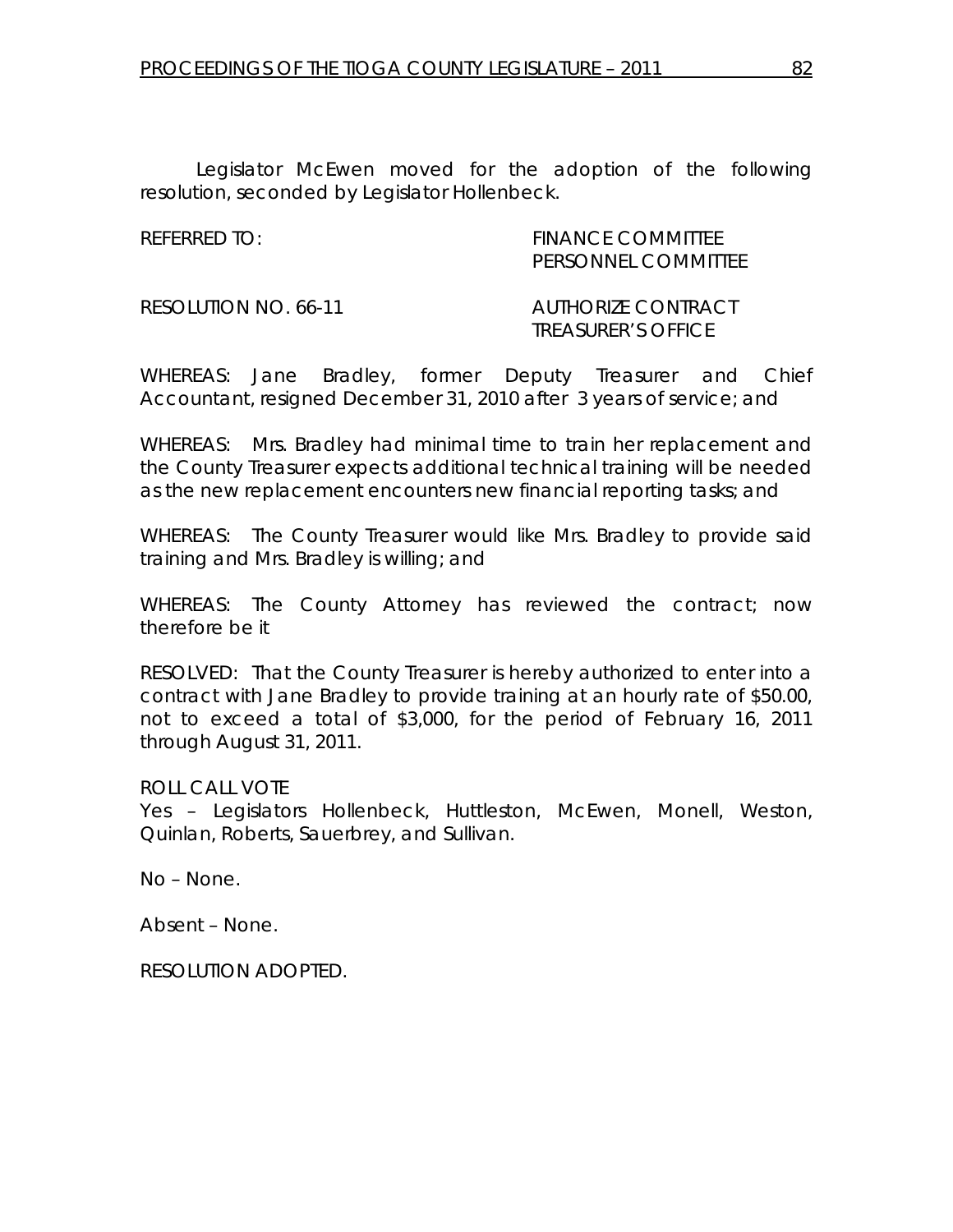Legislator McEwen moved for the adoption of the following resolution, seconded by Legislator Monell.

REFERRED TO: PERSONNEL

FINANCE/LEGAL

RESOLUTION NO. -11 APPOINTMENT OF REPLACEMENT DEPUTY TREASURER

WHEREAS: Jane Bradley, Deputy Treasurer, has announced her resignation with the Treasurer's Office effective 12/31/10; and

WHEREAS: James P. McFadden, County Treasurer, has the need to appoint a replacement for position of Deputy Treasurer; therefore be it

RESOLVED: That the Treasurer be allowed to appoint Margareta C. Olin to the title of Deputy Treasurer; and be it further

RESOLVED: That this title is an exempt class and will have a probationary period until September 30, 2011, and the annual salary will be \$43,000 effective 2/16/11.

 Legislator McEwen made a motion to withdraw the above resolution, seconded by Legislator Roberts.

ROLL CALL TO WITHDRAW THE ABOVE RESOLUTION WAS AS FOLLOWS:

ROLL CALL VOTE

Yes – Legislators Hollenbeck, Huttleston, McEwen, Monell, Weston, Quinlan, Roberts, Sauerbrey, and Sullivan.

No – None.

Absent – None.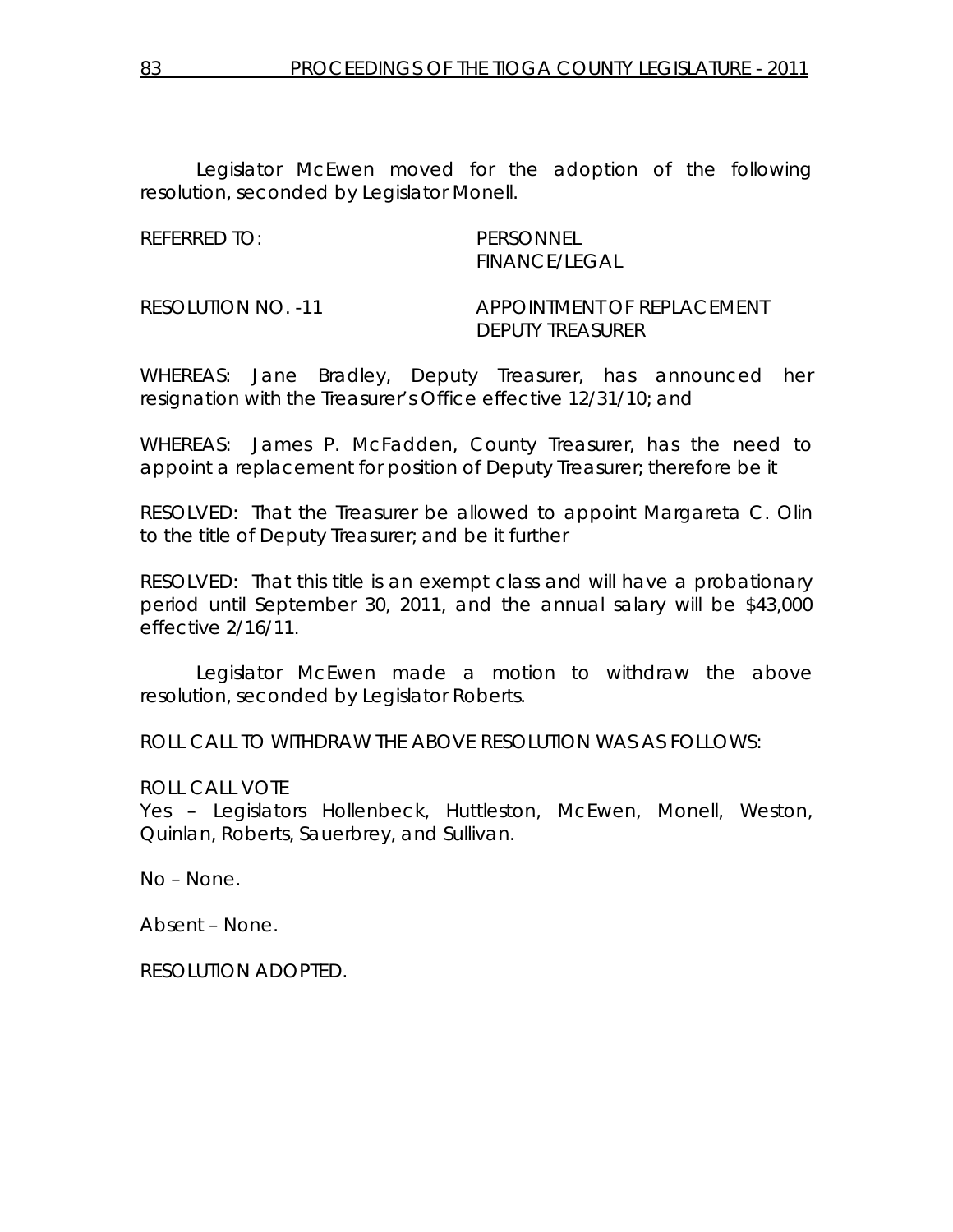Legislator Roberts moved for the adoption of the following resolution, seconded by Legislator Sauerbrey.

| REFERRED TO:         | <b>PUBLIC WORKS COMMITTEE</b>    |
|----------------------|----------------------------------|
|                      | PERSONNEL COMMITTEE              |
| RESOLUTION NO. 67-11 | <i>CREATE AND FILL TEMPORARY</i> |
|                      | <i>SEASONAL HIGHWAY WORKER</i>   |
|                      | POSITIONS; AUTHORIZATION OF      |
|                      | <i>90-DAY HIRING FREEZE</i>      |
|                      | PUBLIC WORKS                     |
|                      |                                  |

WHEREAS: There will be a need for the Highway Department to employ two seasonal Highway Workers for 2011; and

WHEREAS: The Commissioner of Public Works has budgeted money to cover expenditures of such employment; and

WHEREAS: A delay in filling the seasonal Highway Worker Positions beyond March will hinder the Public Works Department's ability to complete various projects during the 2011 season; therefore be it

RESOLVED: That the Tioga County Legislature authorize the Commissioner of Public Works a waiver from the 90-day hiring freeze upon the creation of two (2) Highway Worker positions at an hourly rate of \$9.00/hr. effective 03/01/11 for a temporary duration not to exceed 11/30/11.

ROLL CALL VOTE

Yes – Legislators Hollenbeck, Huttleston, McEwen, Monell, Weston, Quinlan, Roberts, Sauerbrey, and Sullivan.

No – None.

Absent – None.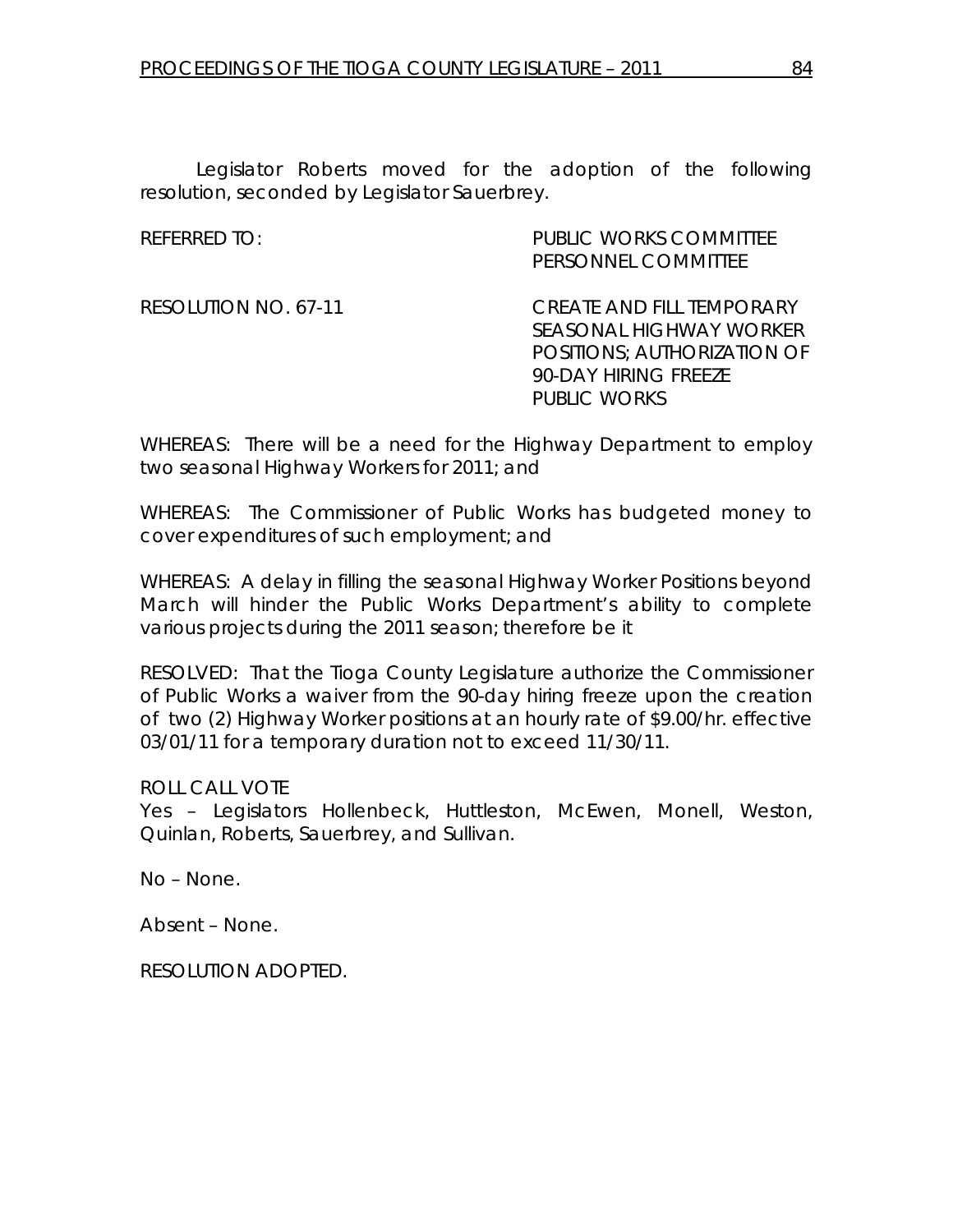Legislator McEwen made a motion to have the following four latefiled resolutions considered, seconded by Legislator Sauerbrey and carried.

 Legislator McEwen moved for the adoption of the following resolution, seconded by Legislator Monell.

| REFERRED TO:         | <b>FINANCE COMMITTEE</b>                             |
|----------------------|------------------------------------------------------|
| RESOLUTION NO. 68-11 | <i>ERRONEOUS ASSESSMENT</i><br>TOWN OF NEWARK VALLEY |

WHEREAS: An application for corrected tax roll indicates that property no. 507 assessed to Richard & Patricia Brink on the 2011 tax rolls of the Town of Newark Valley is erroneous in that the parcel was assessed with a house in error and the assessor has corrected the assessment to reflect only a barn, acreage and an adjusted ag exemption, thus reducing the taxable value from \$98,101 to \$25,733; and

WHEREAS: The 2011 tax bill for property no. 507 has not yet been paid to the Town of Newark Valley tax collector; be it therefore

RESOLVED: That a new bill be issued to Richard & Patricia Brink for property no. 507 in the Town of Newark Valley by the Town of Newark Valley tax collector as follows:

## Corrected 2011 Tax Bill – Brink Acct #507

| County                    | \$327.94 |
|---------------------------|----------|
| Recycle                   | 13.72    |
| Townwide                  | 124.83   |
| <b>Newark Valley Fire</b> | 37.94    |
| <b>Total Bill</b>         | \$504.43 |

and be it further

RESOLVED: That the erroneous town tax of \$351.06 be charged back to the Town of Newark Valley, and the erroneous fire tax of \$106.71 be charged back to the Newark Valley Fire District; and be it further

RESOLVED: That the erroneous solid waste tax of \$38.57 be charged back to the Solid Waste Fund; and be it further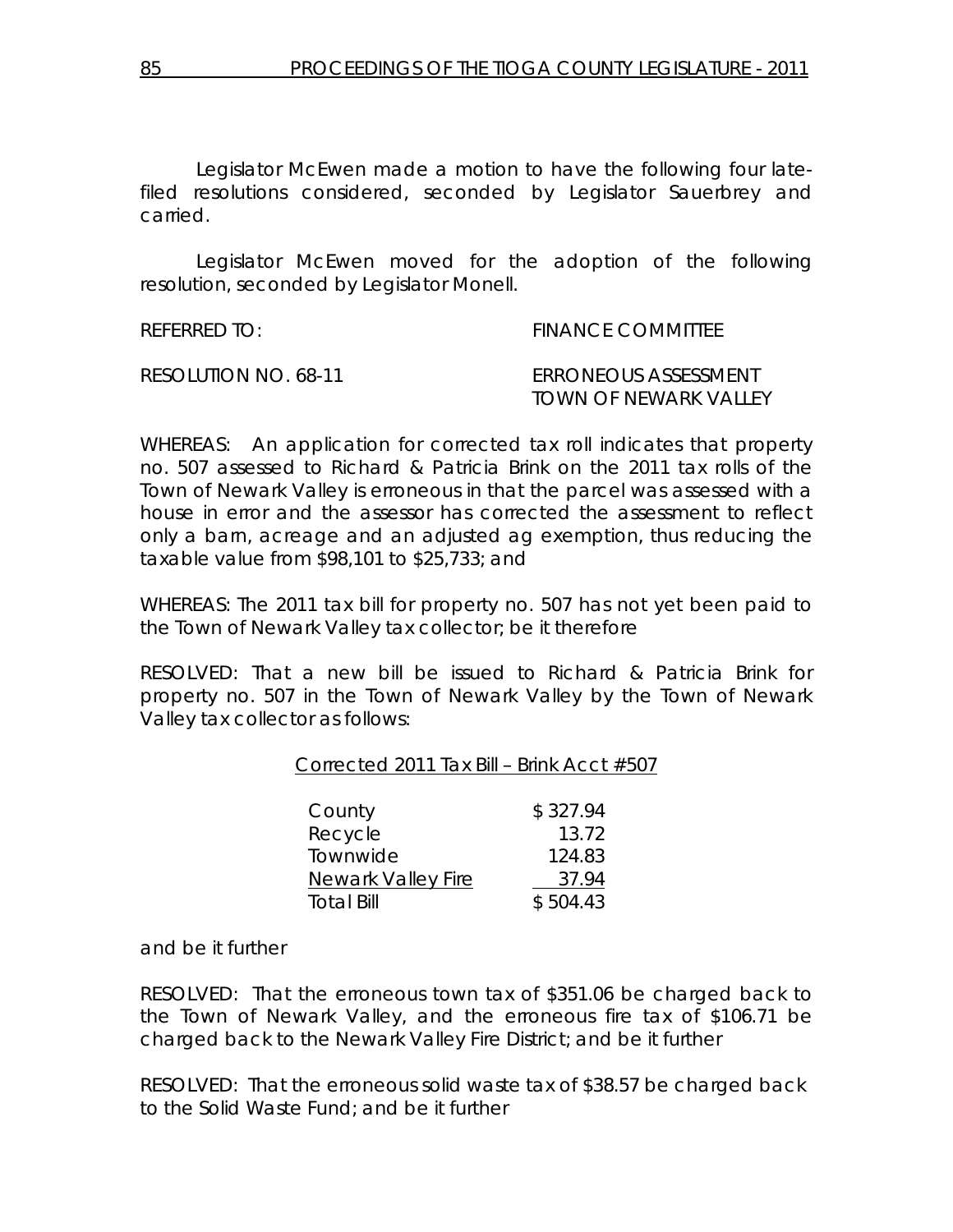RESOLVED: That the erroneous county tax of \$922.26 be charged to the proper account in the records of the County Treasurer.

ROLL CALL VOTE

Yes – Legislators Hollenbeck, Huttleston, McEwen, Monell, Weston, Quinlan, Roberts, Sauerbrey, and Sullivan.

No – None.

Absent – None.

RESOLUTION ADOPTED.

 Legislator McEwen moved for the adoption of the following resolution, seconded by Legislator Monell.

REFERRED TO: LEGISLATIVE WORKSESSION

RESOLUTION NO. 69-11 *TRANSFER OF FUNDS TREASURER'S OFFICE* 

WHEREAS: The County Treasurer received authorization to enter into contract with Jane Bradley on a contractual basis for training purposes; and

WHEREAS: The maximum amount the County Treasurer was authorized to spend on such contract was \$3,000; and

WHEREAS: The County Treasurer will need \$3,000 transferred from his personal services account into the contracting services line of his budget in order to cover the cost of said contract; therefore be it

RESOLVED: That the following funds be transferred as follows effective February 15, 2011:

From: Treasurer Account A1325.10-10 Personal Services \$3,000

To: Treasurer Account A1325.40-140 Contracting Services \$3,000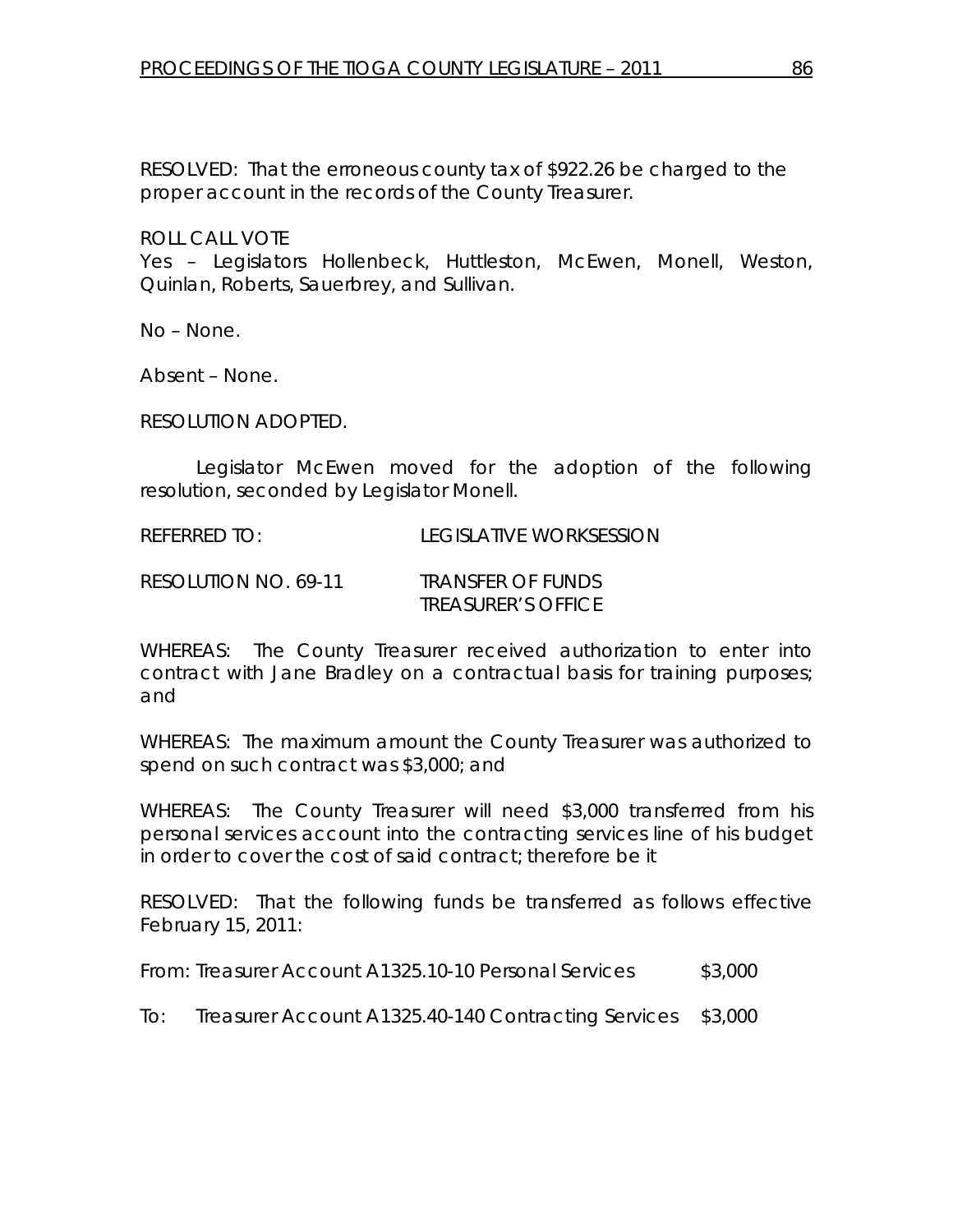Yes – Legislators Hollenbeck, Huttleston, McEwen, Monell, Weston, Quinlan, Roberts, Sauerbrey, and Sullivan.

No – None.

Absent – None.

RESOLUTION ADOPTED.

 Legislator McEwen moved for the adoption of the following resolution, seconded by Legislator Hollenbeck.

| <b>REFERRED TO:</b> | <b>LEGISLATIVE WORKSESSION</b> |
|---------------------|--------------------------------|
|                     |                                |

RESOLUTION NO. 70-11 *ABOLISH POSITION AND TRANSFER FUNDS TREASURER'S OFFICE AND BUDGET OFFICE* 

WHEREAS: The County Treasurer's Office has a vacant position of Deputy County Treasurer; and

WHEREAS: The County Legislature recognizes the need to have greater devotion to the County Budget preparation and tracking than has been allocated the past few years; and

WHEREAS: In order to address this need, a new position is required; therefore be it

RESOLVED: That the vacant position of Deputy County Treasurer is abolished effective February 15, 2011; and be it further

RESOLVED: That the following transfer of funds take place effective February 15, 2011:

|     | From: Treasurer Account A1325.10-10 | \$62,631 |
|-----|-------------------------------------|----------|
| IO: | Budget Account A1340.10-10          | \$62,631 |